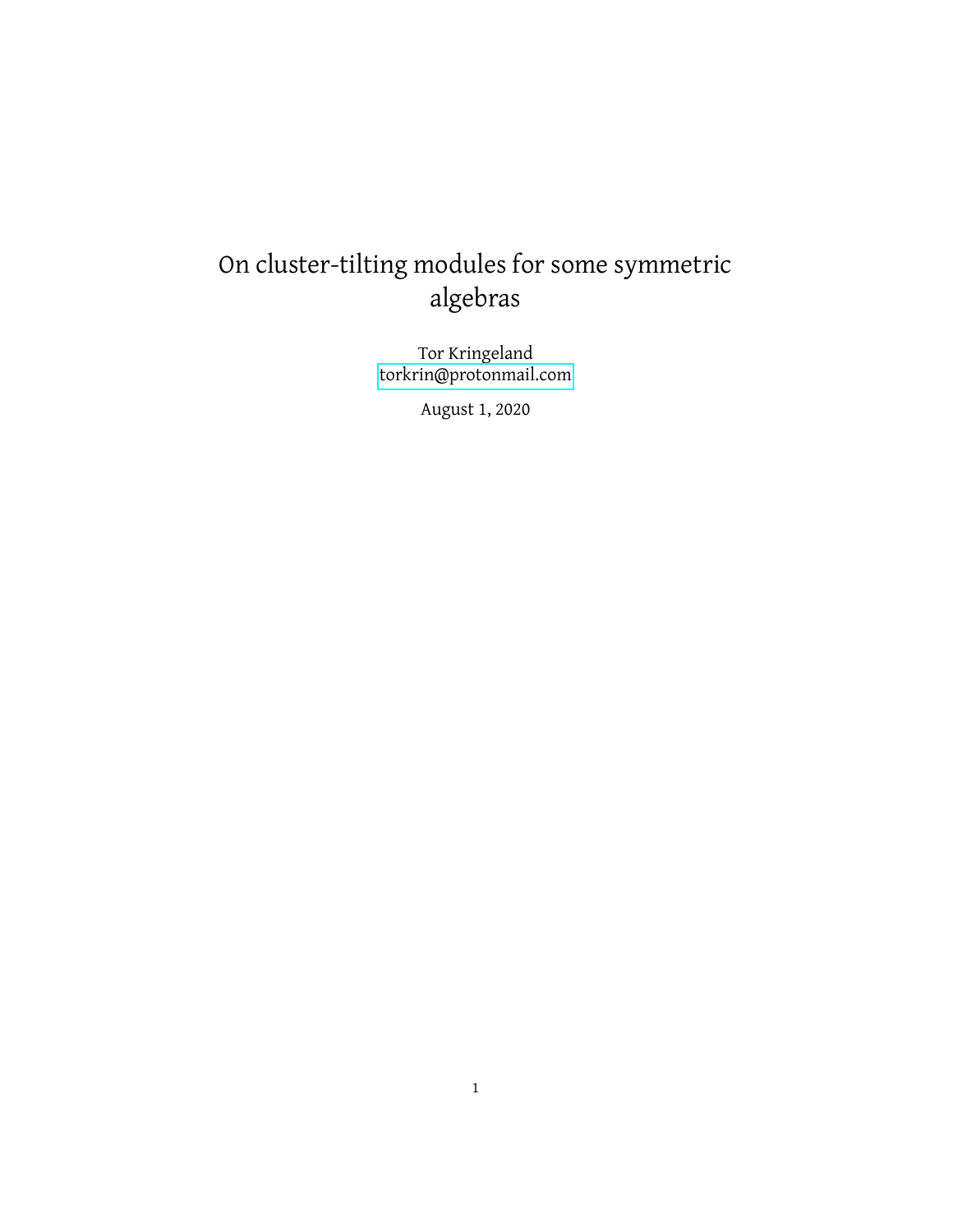ロビンとフィンに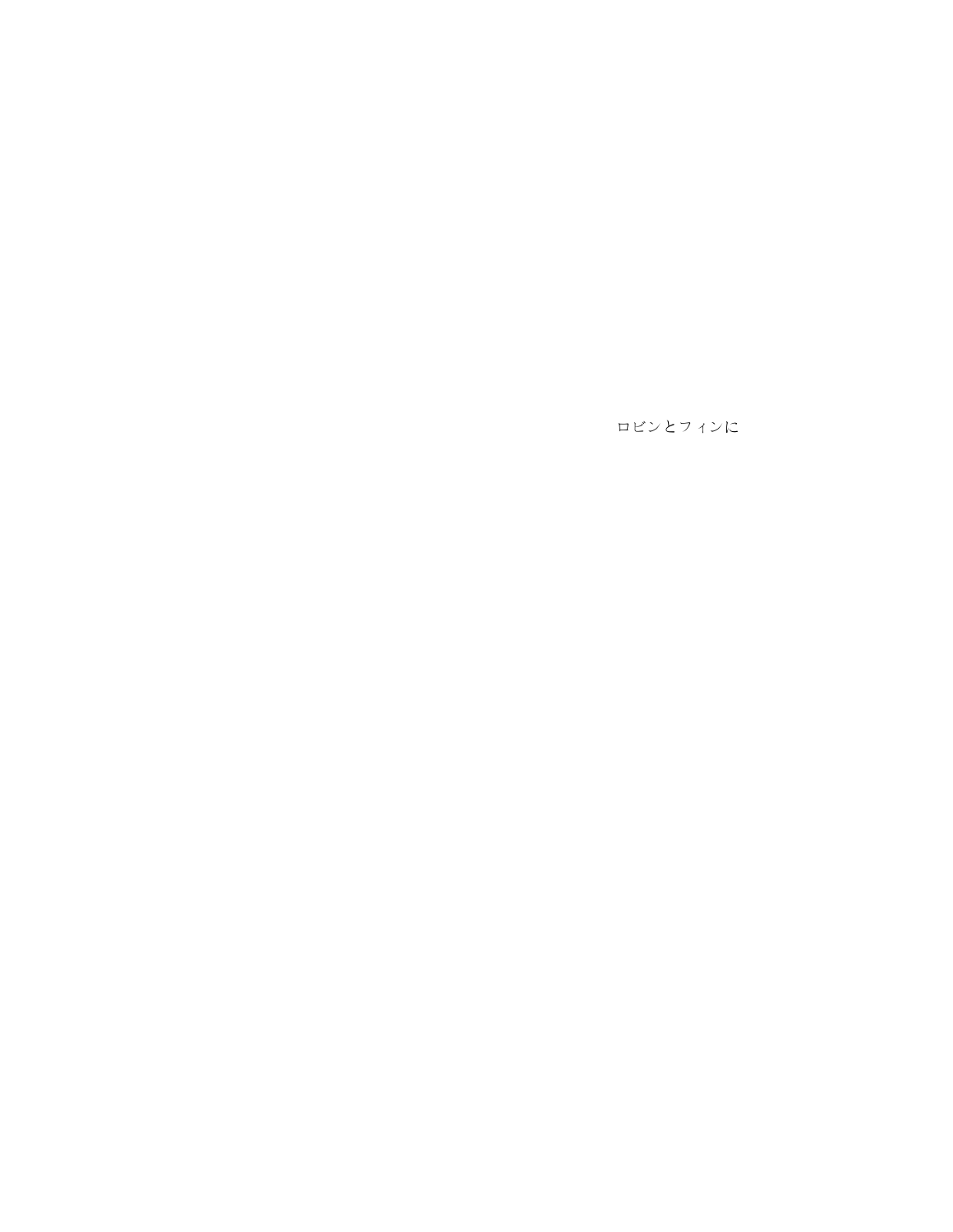# **Acknowledgments**

*Tout ce qui est nouveau est, de ce fait, automatiquement traditionnel.*

—Odile, *Bande à part* (1964)

Eg takkar rettleiaren min Steffen Oppermann på NTNU og rettleiaren min Erik Darpö på 名古屋大学, for all hjelpa før og under skrivinga av denne oppgåven. Til NTNU og 名古屋大学 er eg også takknemeleg, for at eg fekk ta eit semester i Nagoya.

Til slutt takkar eg vennene mine eg vart kjent med i Nagoya for mange kjekke stunder.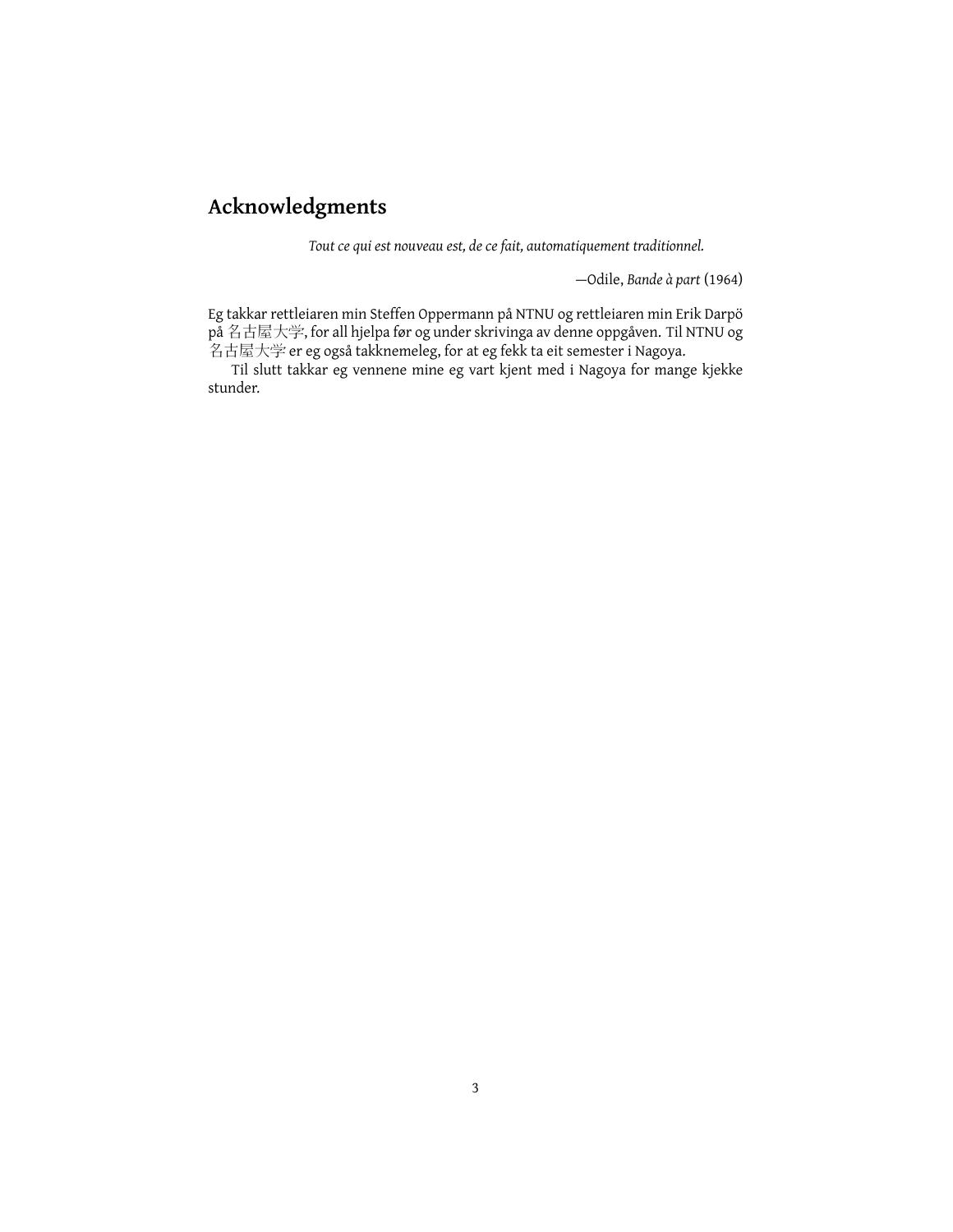## **Contents**

| $\mathbf{1}$ |                                 | Introduction                                                                                                                                                                                                                                                                                                                         | 5                                                                    |
|--------------|---------------------------------|--------------------------------------------------------------------------------------------------------------------------------------------------------------------------------------------------------------------------------------------------------------------------------------------------------------------------------------|----------------------------------------------------------------------|
| 2            | 2.1<br>2.2<br>2.3               | <b>Background theory</b><br>Translation quivers and mesh categories<br>Cluster-tilting modules and subcategories                                                                                                                                                                                                                     | 6<br>6<br>$\overline{7}$<br>7                                        |
| 3            | 3.1                             | d-cluster-tilting modules of symmetric Nakayama algebras<br>Periodicity of modules of symmetric Nakayama algebras                                                                                                                                                                                                                    | 9<br>13                                                              |
| 4            |                                 | On a paper by Erdmann and Holm                                                                                                                                                                                                                                                                                                       | 15                                                                   |
| 5            | 5.1<br>5.2<br>5.3<br>5.4<br>5.5 | Cluster-tilting modules of trivial extensions algebras of Dynkin type<br>Repetitive algebras and Happel's theorem<br>Looking for cluster-tilting subcategories of $\mathfrak{T}(\mathbb{D}_n) \cdot \cdot \cdot \cdot \cdot \cdot \cdot \cdot \cdot \cdot \cdot$<br>5.5.1<br>5.5.2<br>5.5.3<br>5.5.4<br>$d \geq 5$<br>5.5.5<br>5.5.6 | 18<br>18<br>19<br>20<br>21<br>23<br>24<br>26<br>28<br>29<br>29<br>31 |
|              | 5.6                             | $d = 2$<br>5.5.7<br>Looking for cluster-tilting categories of $\mathfrak{T}(\mathbb{A}_n)$ and $\mathfrak{T}(\mathbb{E}_n) \dots \dots$                                                                                                                                                                                              | 31<br>32                                                             |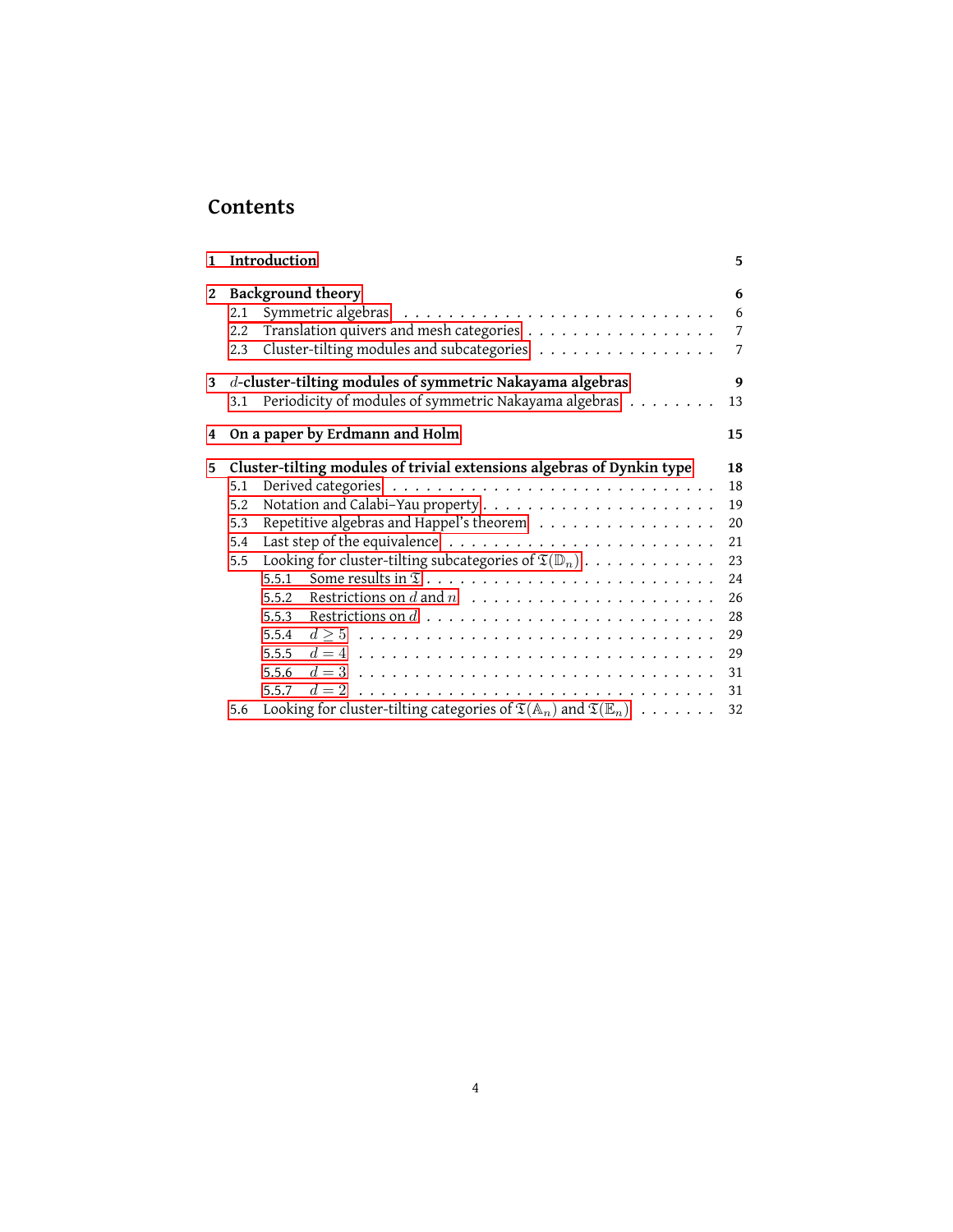### <span id="page-4-0"></span>**1 Introduction**

*Are you ready to rumble?*

—Mahdi

The recent years have seen a profusion in the research on cluster-tilting modules — and, more generally, cluster-tilting subcategories. Of interest is both which algebras possess cluster-tilting modules, and what are the ramifications, so to speak, for an algebra having a cluster-tilting module?

In this thesis we look at both questions. We recall and prove in section [4](#page-14-0) a result by [Erdmann and Holm](#page-32-0) stating that if a self-injective algebra possess a non-trivial cluster-tilting module, then it has complexity 0 or 1 (which is to say that projective resolutions are either finite or of bounded dimensions). For the other question, we classify the cluster-tilting modules of finite-dimensional symmetric Nakayama alge-bras in section [3](#page-8-0) and those — with the exception of  $d = 4$  — for trivial extensions of quiver algebras of Dynkin type D, another class of symmetric algebras, in section [5.](#page-17-0) Of particular interest is the latter case as we reduce the problem of looking for clustertilting modules in the module category to that of looking for cluster-tilting subcategories of a certain factor category  $\mathfrak{T}(\mathbb{D}_n)$  of the repetitive quiver of  $\mathbb{D}_n$ . This allows the search to be performed combinatorially.

In section [2](#page-5-0) we recall some basic definitions and results about symmetric algebras and repetitive algebras as well as about cluster-tilting modules. In the first part of section [5,](#page-17-0) we recall some definitions and results about translation quivers and derived categories, which we need in the sequel.

We assume basic knowledge of homological algebra and representation theory of algebras as prerequisites. Moreover, we do on several occasions refer to some wellknown results and definitions within the framework we are working, without giving explicit reference. In these cases, we refer the meticulous reader to Happel's book [\[14\]](#page-32-1), in which most of these results appear.

By 'algebra' we shall mean 'associative algebra with identity,' and we fix an algebraically closed field  $k$  and assume all algebras to be  $k$ -algebras.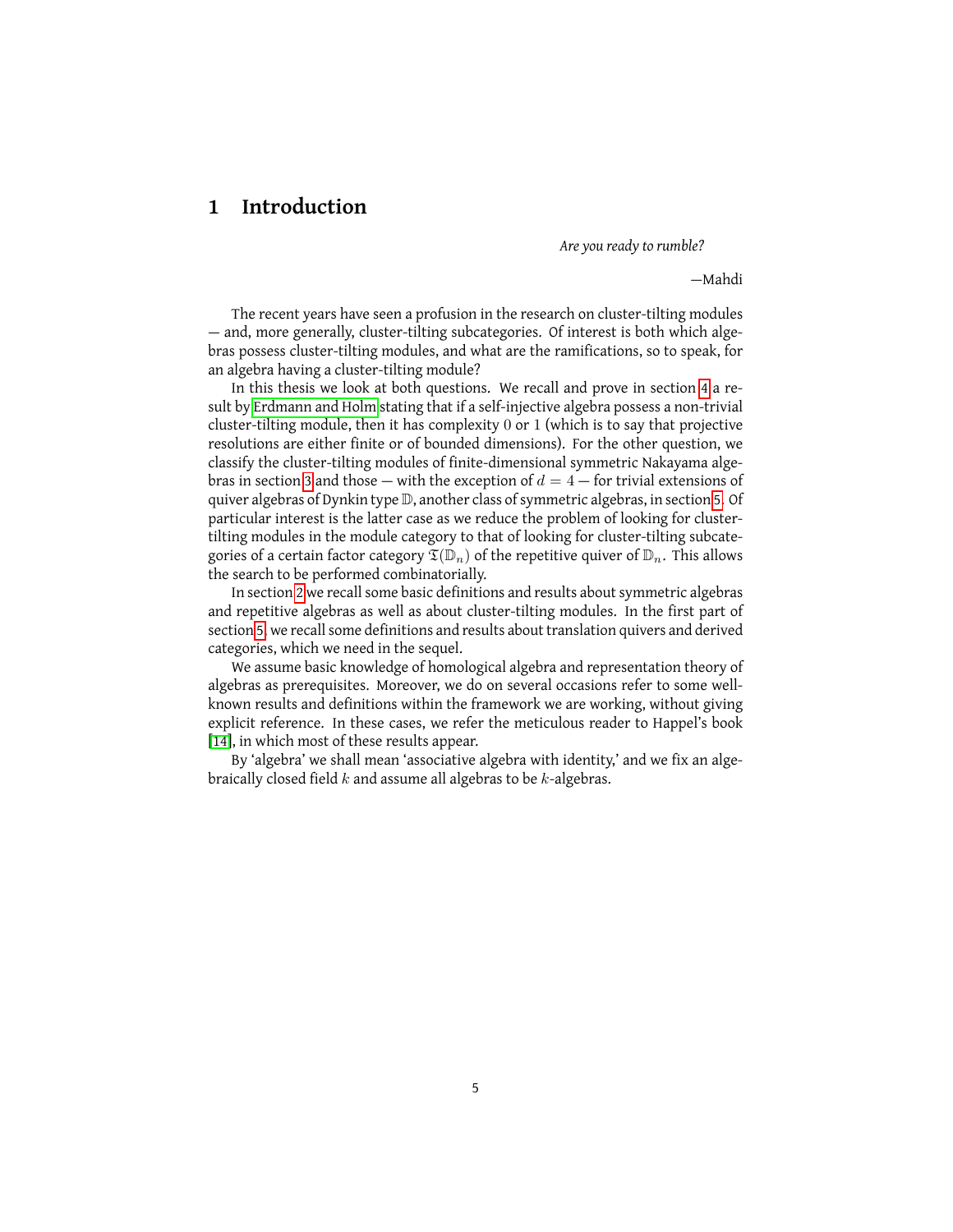### <span id="page-5-0"></span>**2 Background theory**

*Yeah, this one is cheaper*

—Athit

#### <span id="page-5-1"></span>**2.1 Symmetric algebras**

In this section we recall some basic definitions results regarding symmetric algebras. **Definition 1** An algebra A is **symmetric** if it is isomorphic to its dual,

 $A \simeq D(A),$ 

as an A-A-bimodule, where  $D(A) := \text{Hom}_k(A, k)$ .

**Definition 2** An algebra A is **weakly symmetric** if for each indecomposable projective module P of A,

$$
\text{top } P \simeq \text{soc } P
$$

<span id="page-5-2"></span>**Proposition 1** *If* A *is representation-finite, then weakly symmetric is equivalent symmetric.* □

Proof See, e.g., [\[22,](#page-33-0) Folgerung 2].

**Proposition 2** *If* A *is a self-injective algebra and* M *is an* A*-module, then*

$$
\tau M \simeq \Omega^2 \nu M
$$

Proof See, e.g., [\[24,](#page-33-1) p. 161].

An important construction in section [5](#page-17-0) will be that of trivial extensions, which we now define.

**Definition 3** The *trivial extension* of the algebra  $A$  is the algebra  $T(A)$ , whose additive structure is given by  $T(A) = A \oplus D(A)$ , where  $D(A)$  is the dual of A, and whose multiplicative structure is given by

$$
(a, \phi) \cdot (a', \phi') = (aa', a\phi' + \phi a'),
$$

where  $(a\phi)(b) := \phi(ba)$  and  $(\phi a)(b) := \phi(ab)$ .

In particular, we have the following

**Proposition 3** The trivial extension algebra  $T(A)$  is symmetric.

**PROOF See, e.g., [\[24,](#page-33-1) p. 162].**  $\blacksquare$ 

Lastly, we mention a well-known fact about triangle automorphisms of stabilised module categories.

**Proposition 4** *If* A *is a symmetric algebra, the functors* ν *and* [1]*commute with all triangle automorphisms of*  $\underline{\text{mod}}$   $A$ —in particular, they commute with each other.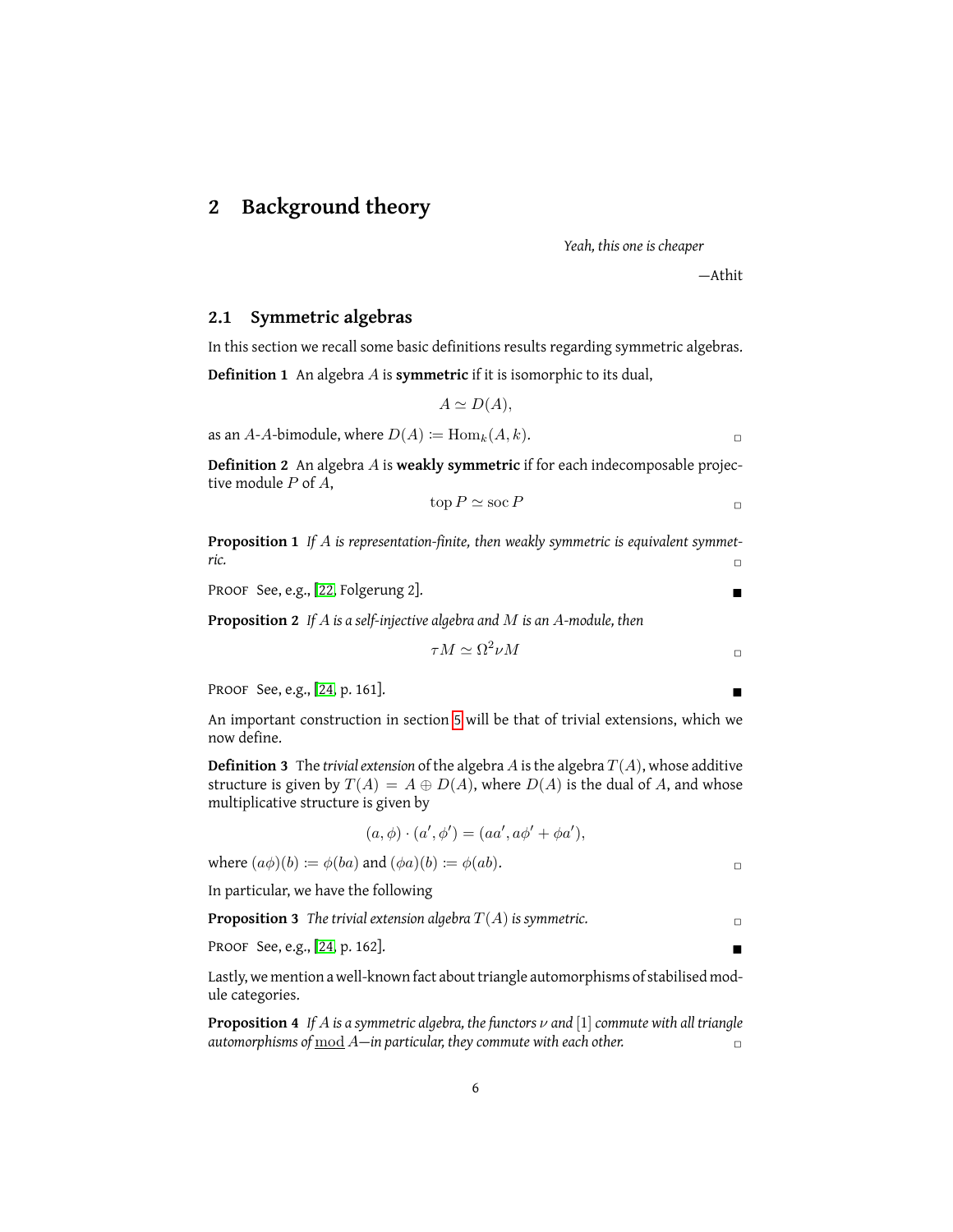#### <span id="page-6-0"></span>**2.2 Translation quivers and mesh categories**

References for this section are [\[1\]](#page-32-2) and [\[24\]](#page-33-1), [\[14\]](#page-32-1) and [\[13\]](#page-32-3).

In this section we recall some basic definitions and results on quivers and quiver algebras, mostly to fix notation. In section [2.2,](#page-6-0) we do the same for translation quivers and mesh categories.

By a *quiver* we mean a tuple  $Q = (Q_0, Q_1, s, t)$  where  $Q_0$  is the set of vertices and  $Q_1$  the set of directed arrows between vertices in  $Q_0$ . For a given arrow  $\alpha \in Q_1$ ,  $s(\alpha) \in Q_0$  is the source of  $\alpha$  and  $t(\alpha) \in Q_0$  is the terminus of  $\alpha$ .

For a vertex  $x \in Q_0, x^- \subseteq Q_0$  denotes the set of predecessors of  $x$ . That is, vertices y such that there is an error  $\alpha \in Q_1$  with  $s(\alpha) = y$  and  $s(\alpha) = x$ .

**Definition 4** A *translation quiver* is a tuple  $(Q, \tau)$  where Q is a quiver and  $\tau$  is a bijection between two subsets of  $Q_0$  such that for each  $x \in Q_0$  such that  $\tau x$  is defined and each  $y \in x^-$ , there is an equal amount of arrows from  $y$  to  $x$  as from  $\tau x$  to  $y$ . In case  $\tau$  is defined on all of  $Q_0$ ,  $(Q, \tau)$  is a full translation quiver.

**Example 1** The prototypical example is the Auslander–Reiten quiver of an algebra along with the Auslander–Reiten translate.  $\Box$ 

<span id="page-6-2"></span>**Definition 5** Let Q be a connected, acyclic quiver. We define the *stable translation quiver* (also *infinite translation quiver*)  $\mathbb{Z}Q$  of Q as follows. The set of vertices is given as  $(\mathbb{Z}Q)_0 = \mathbb{Z} \times Q_0$  and for each arrow  $\alpha : x \to y$  in  $Q_1$  and each  $n \in \mathbb{Z}$  two arrows  $(n, \alpha) : (n, x) \to (n, y)$  and  $(n, \widetilde{\alpha}) : (n, y) \to (n + 1, x)$ . The translation  $\tau$  is full and defined as  $\tau(n, x) = (n - 1, x)$ . This makes  $(\mathbb{Z}Q, \tau)$  into a translation quiver.

We define a bijection  $\sigma$  on  $(\mathbb{Z}Q)_1$  given by  $\sigma(n,\alpha) = (n-1,\widetilde{\alpha})$  and  $\sigma(n,\widetilde{\alpha}) =$  $(n, \alpha)$ .

Now consider  $\mathbb{Z}Q$  as a category whose objects are the vertices and whose morphisms are paths (as well as the identity morphisms). In this category we consider the *mesh ideal* generated by the *mesh relations*

$$
m_x = \sum_{\alpha: y \to x} \alpha \circ \sigma(\alpha),
$$

for each  $x \in \mathbb{Z}Q$  and for arrows  $\alpha$  ending in x. Let us denote the quotient category by  $\mathcal{T}(Q)$ ; it will be of importance in section [5.](#page-17-0)

#### <span id="page-6-1"></span>**2.3 Cluster-tilting modules and subcategories**

Cluster-tilting modules were first introduced by Osamu Iyama in [\[18\]](#page-33-2) and [\[19\]](#page-33-3) as a generalisation of the famous Auslander correspondence given by Maurice Auslander in [\[2\]](#page-32-4). We recall, the Auslander correspondence gives a bijection between the set of finite-dimensional algebras of finite representation type  $A$  and so-called Auslander algebras  $B$ . These are the algebras satisfying

$$
gl.\dim B \le 2 \le \text{dom}.\dim B,
$$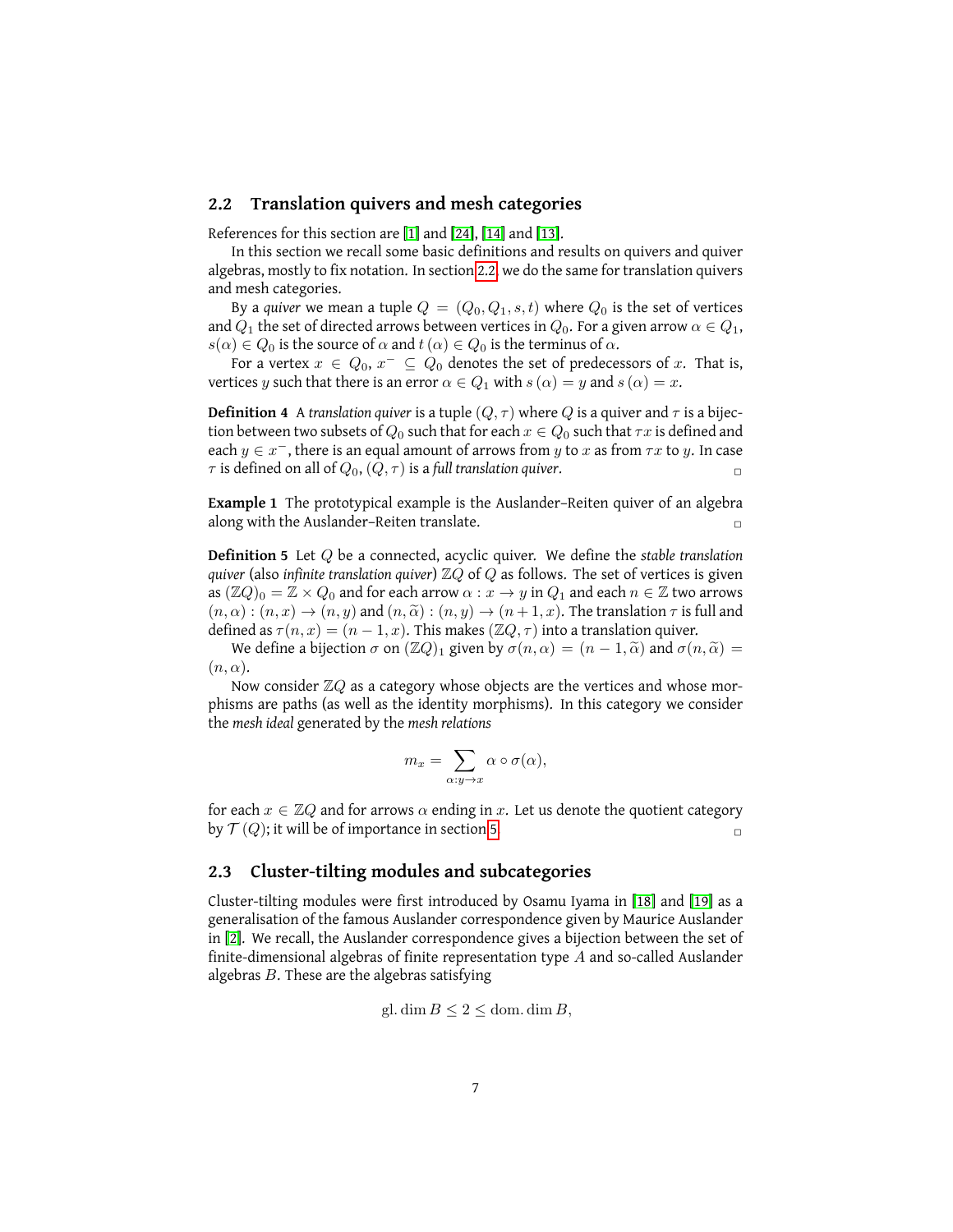and the bijection is given by  $A \mapsto \text{End}_A(M)$ , where  $M \in \text{mod } A$  is an additive generator,  $add(M) = mod A$ . Iyama considers in [\[18\]](#page-33-2) finite-dimensional algebras B such that

$$
gl. \dim B \le n + 1 \le \text{dom.} \dim B,
$$

and proves that the Morita equivalence class of these are in bijection with finitedimensional algebras A with a so-called n**-cluster-tilting module** M.

A subcategory  $C$  of a category  $D$  in which extensions are defined, is n-clustertilting of A precisely if

$$
C = \{ X \in \text{mod } \mathcal{D} : \text{Ext}^k_D(X, M) = 0, \text{for } k = 1, 2, ..., n - 1 \}
$$
  
= 
$$
\{ X \in \text{mod } \mathcal{D} : \text{Ext}^k_D(M, X) = 0, \text{for } k = 1, 2, ..., n - 1 \}.
$$

The bijection is given by sending a pair  $(A, M)$ , for M a n-cluster-tilting module, to  $\text{End}_{A}(M)$ , which will be a *n*-Auslander algebra. Note that the above definition readily generalises to other categories where extensions are defined.

Now we come to an important invariant for cluster-tilting subcategories. Define

#### **Definition 6**

$$
\nu_d\coloneqq \nu\circ [-d]
$$

in a triangulated category, where d is a positive integer and  $\nu$  is a Serre functor.  $\Box$ 

From this we have an important invariant on cluster-tilting subcategories.

**Proposition 5** *Suppose X is a d-cluster-tilting subcategory of a derived category*  $\mathcal{D}^b$  *(* $\Lambda$ *). Then*

$$
\nu_d(X)=X.
$$

PROOF See, e.g., [\[21,](#page-33-4) Proposition 3.4].

<span id="page-7-0"></span>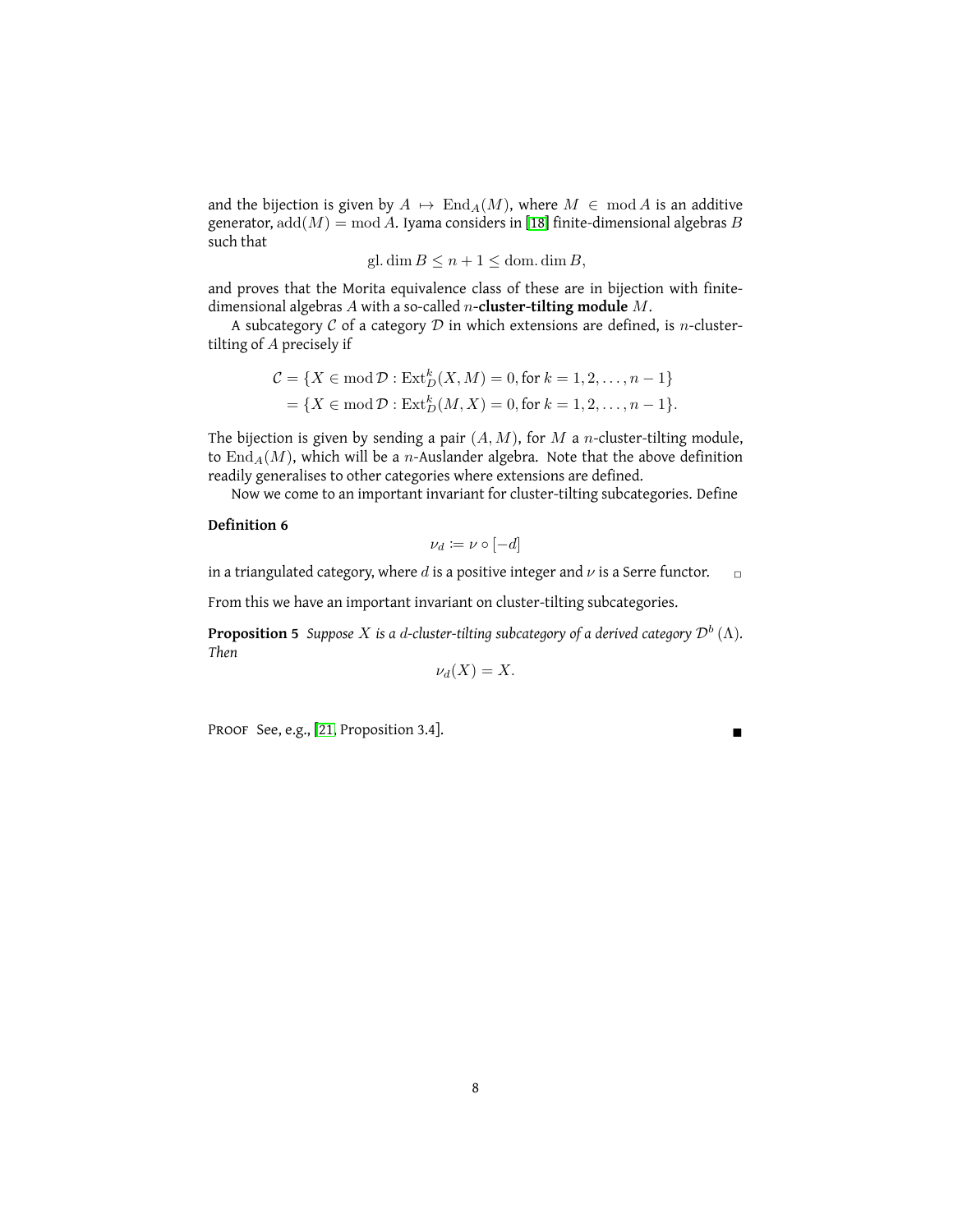# <span id="page-8-0"></span>**3** d**-cluster-tilting modules of symmetric Nakayama algebras**

*. . .with my Duke!*

—Ken

In this section we explicitly classify all  $d$ -cluster-tilting modules of symmetric Nakayama algebras. In [\[6\]](#page-32-5), [Darpö and Iyama](#page-32-5) proves a numerical criterion for a selfinjective Nakayama algebra to have a  $d$ -cluster-tilting module. Though a full classification of d-cluster-tilting modules of self-injective Nakayama algebras from this criterion is intractable, we may obtain a complete classification if we restrict ourselves to *symmetric* Nakayama algebras. We leverage the numerical criterion along with a result we prove on the  $\Omega$ -periodicity of a putative cluster-tilting module to obtain a countable one-parameter family of symmetric Nakayama algebras possessing a non-trivial  $d$ -cluster-tilting module as well as three possibilities outside this family. Moreover, we prove that this list is exhaustive.

It is known (see, e.g., [\[1,](#page-32-2) p. 171]) that a basic, connected finite-dimensional Nakayama algebra  $\Lambda$  that is not isomorphic to the base field k is self-injective if and only if it is isomorphic to an algebra of the form  $kQ_n/R^h$  for  $h\geq 2$  where  $Q_n$  is the quiver of *n* vertices  $1, 2, ..., n$  with arrows  $i \rightarrow (i + 1)$  for  $i = 1, 2, ..., n - 1$  and an arrow  $n \rightarrow 1$ . It is well-known that any self-injective finite-dimensional Nakayama algebra is Morita equivalent to one of this one, so we do not lose generality by restricting our attention to algebras of this form.

Now consider  $\Lambda = k Q_n/R^h.$  Recall from proposition [1](#page-5-2) that  $\Lambda$  is symmetric if and only if soc  $P_i = S_i = \text{top } P_i$  for each  $i = 1, 2, \dots, n$ . By symmetry, it is sufficient to consider the case  $i = 1$ . Notice that this is true precisely when  $h = an + 1$  for some  $a \geq 1$ . We thus have the following

**Theorem 1** *Let* Λ *finite-dimensional symmetric Nakayama algebra that is basic, connected and not isomorphic to the base field* k*. Then*

<span id="page-8-1"></span>
$$
\Lambda \simeq kQ_n/R^{an+1}
$$

*for some* a *and* n*. Moreover, any algebra of the above form is a symmetric Nakayama algebra.*✷

It is a well-known fact that a finite-dimensional algebra is Morita equivalent to its basic algebra; consequently the existence of a cluster-tilting module of the basic algebra is equivalent to the existence of a cluster-tilting module for said algebra.

Let us now fix  $\Lambda = kQ_n/R^{an+1}$  and proceed to find the d-cluster-tilting modules for Λ. We start by proving two numerical lemmas that will be key to proving the classification theorem.

**Lemma 1** Let  $d$ ,  $a$ ,  $n$  be positive integers, with  $d \geq 2$  and  $n \geq 3$ . If

<span id="page-8-2"></span>
$$
((an + 1)(d - 1) + 2) | 2n,
$$
 (1)

*then*  $(d, a, n) = (2, 1, 3)$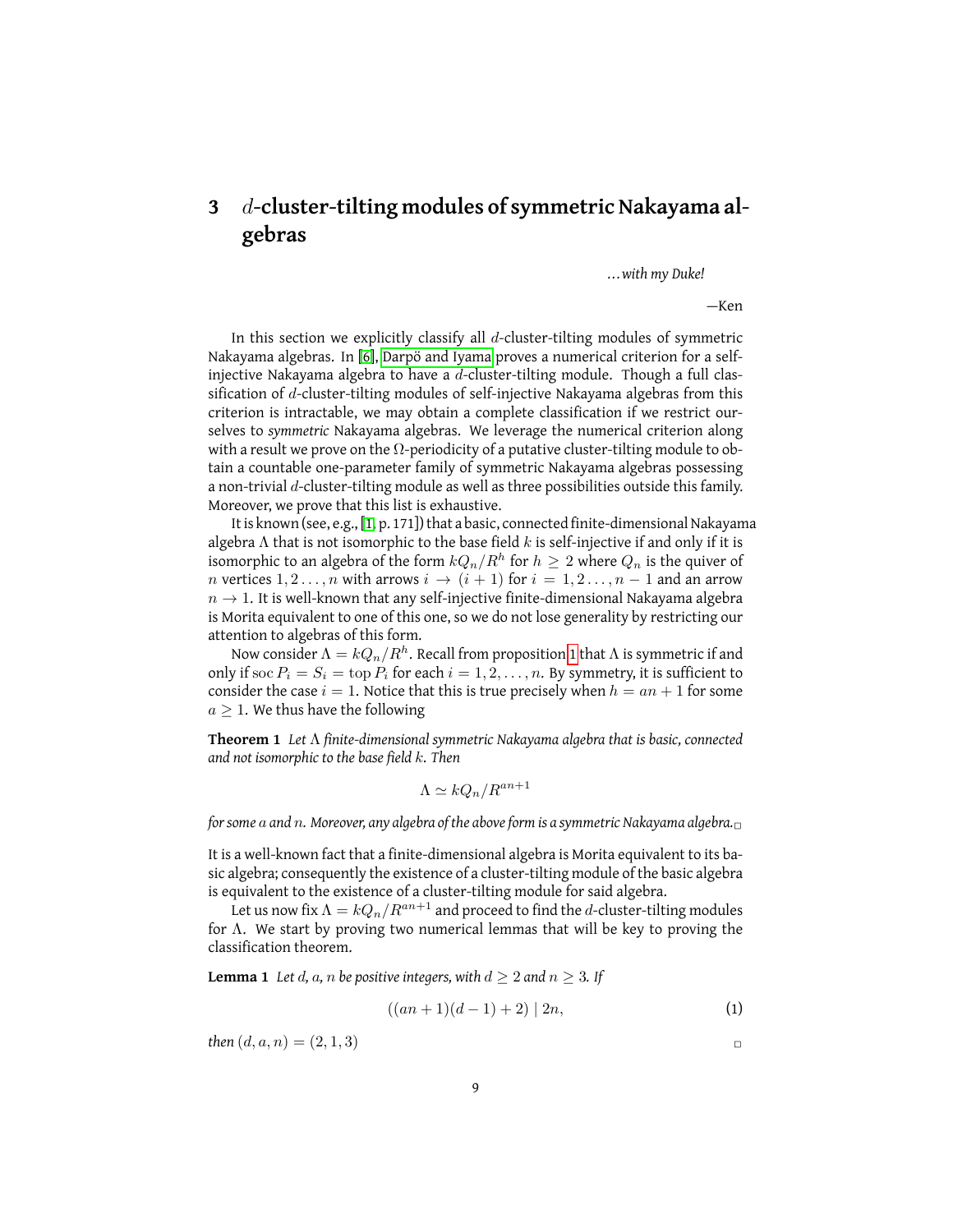PROOF If  $a \geq 2$ , then

<span id="page-9-0"></span>
$$
(an + 1)(d - 1) + 2 \ge (2n + 1)(d - 1) + 2 > 2n + 1
$$

which contradicts the assumption, so  $a=1.$  If  $d\geq 3,$  then

$$
(n+1)(d-1) + 2 > (n+1)(d-1) \ge 2(n+1) > 2n
$$

which also contradicts eq. [\(1\)](#page-8-1), so  $d = 2$ . Then eq. (1) is reduced to

$$
(n+3) \mid 2n
$$

Clearly, this is true only if  $n + 3 = 2n$ . In this case,  $n = 3$  and we are done.

<span id="page-9-2"></span>**Lemma 2** Let  $d$ ,  $a$ ,  $n$  be positive integers, with  $d \geq 2$  and  $n \geq 3$ . Then

$$
((an + 1)(d - 1) + 2) | (d + 1)n,
$$
 (2)

 $\Box$ 

*if and only if* (d, a, n) *is one of*

- $\cdot$  (2, 1, 6);
- $\bullet$   $(2, 2, 3)$ *; or*
- $(2n-1,1,n)$ .

PROOF Suppose  $a \geq 3$ . Then

$$
(an + 1)(d-1) + 2 > 3n(d - 1) \ge n(d - 1) + 2n(d - 1)
$$
  
 
$$
\ge n(d - 1) + 2n = (d + 1)n
$$

which contradicts eq. [\(2\)](#page-9-0). Now let  $a = 2$ . Then we have

<span id="page-9-1"></span>
$$
((2n+1)(d-1)+2) | (d+1)n
$$

Clearly, the LHS grows faster than the RHS as functions of  $d$ . Thus if the LHS is larger than the RHS for some fixed  $d$ , it will be larger for larger values of  $d$ . To this end, fix  $d = 4$ . Then

$$
(2n+1)(d-1) + 2 = (2n+1)(3) + 2 = 6n + 7 > 5n = (d+1)n
$$

which contradicts eq. [\(2\)](#page-9-0). It remains to check  $d = 2$  and  $d = 3$ . In the former case,

 $(2n+5)$  | 3n

Then there must exist an integer  $r \geq 1$  such that

$$
r(2n+5) = 3n
$$

$$
5r = n(3-2r)
$$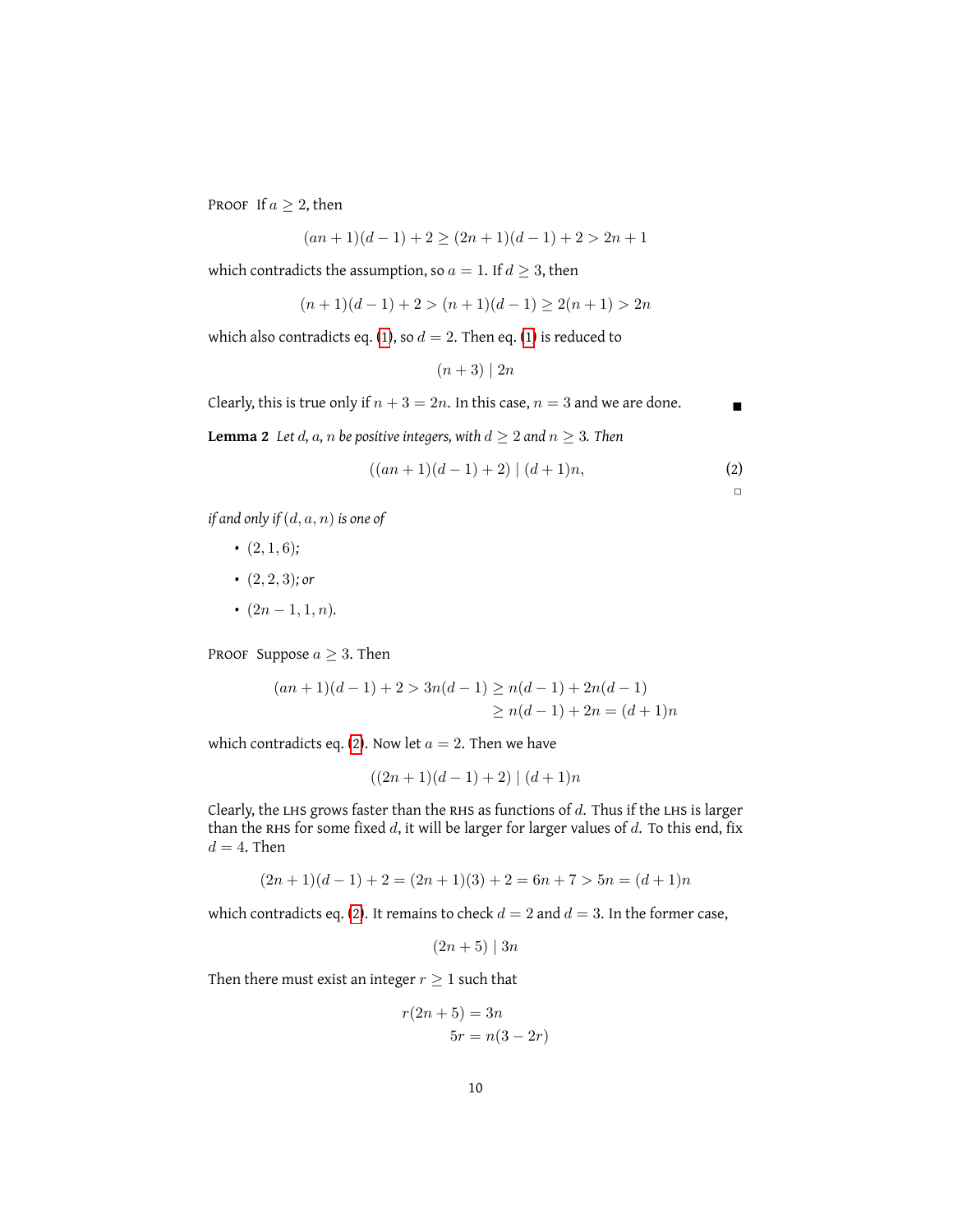Then clearly  $r = 1$  is the only possibility and  $n = 5$ . We have thus exhausted the options for  $a = 2$ . Now let  $a = 1$ . Then eq. [\(2\)](#page-9-0) becomes

$$
((n+1)(d-1)+2) | (d+1)n
$$

In the first place, set  $d = 2$ . Then

$$
(n+3)\mid 3n
$$

Then there must be some integer  $r \geq 1$  such that

$$
(n+3)r = 3n
$$

$$
3r = n(3-r)
$$

Clearly  $r = 2$  is the only possibility. In that case,  $n = 6$ . Finally suppose  $d \geq 3$ . There must exist an integer  $r \geq 1$  such that

$$
r((n+1)(d-1)+2) = (d+1)n
$$
\n(3)

If  $r \geq 2$ , then

$$
r((n+1)(d-1) + 2) > 2(n+1)(d-1)
$$
  
= 2((d-1)n + (d-1))  
> (d-1)n + (d-1)n  
 $\geq (d-1)n + 2n$   
= (d+1)n,

a contradiction. Rearranging eq. [\(3\)](#page-9-1), we obtain

$$
d=2n-1,
$$

and the proof is complete.

<span id="page-10-0"></span>Further, we need the following result about the  $\Omega$ -periodicity of modules in the stable module category.

**Lemma 3** *If for some* Λ*-module* M*,*

$$
\Omega^a M \simeq \Omega^b M \simeq M
$$

*in the stable module category, for some positive integers* a *and* b*, then*

$$
\Omega^{\gcd(a,b)}M \simeq M
$$

*in the stable module category.* ✷

PROOF The functor

$$
\Omega:{\rm \underline{mod}\,}\Lambda\rightarrow {\rm \underline{mod}\,}\Lambda
$$

is an auto-equivalence of the stable module category of  $\Lambda.$  Thus  $\Omega^{-1}$  and  $\Omega$  are inverses. The lemma then follows from a simple algebraic manipulation.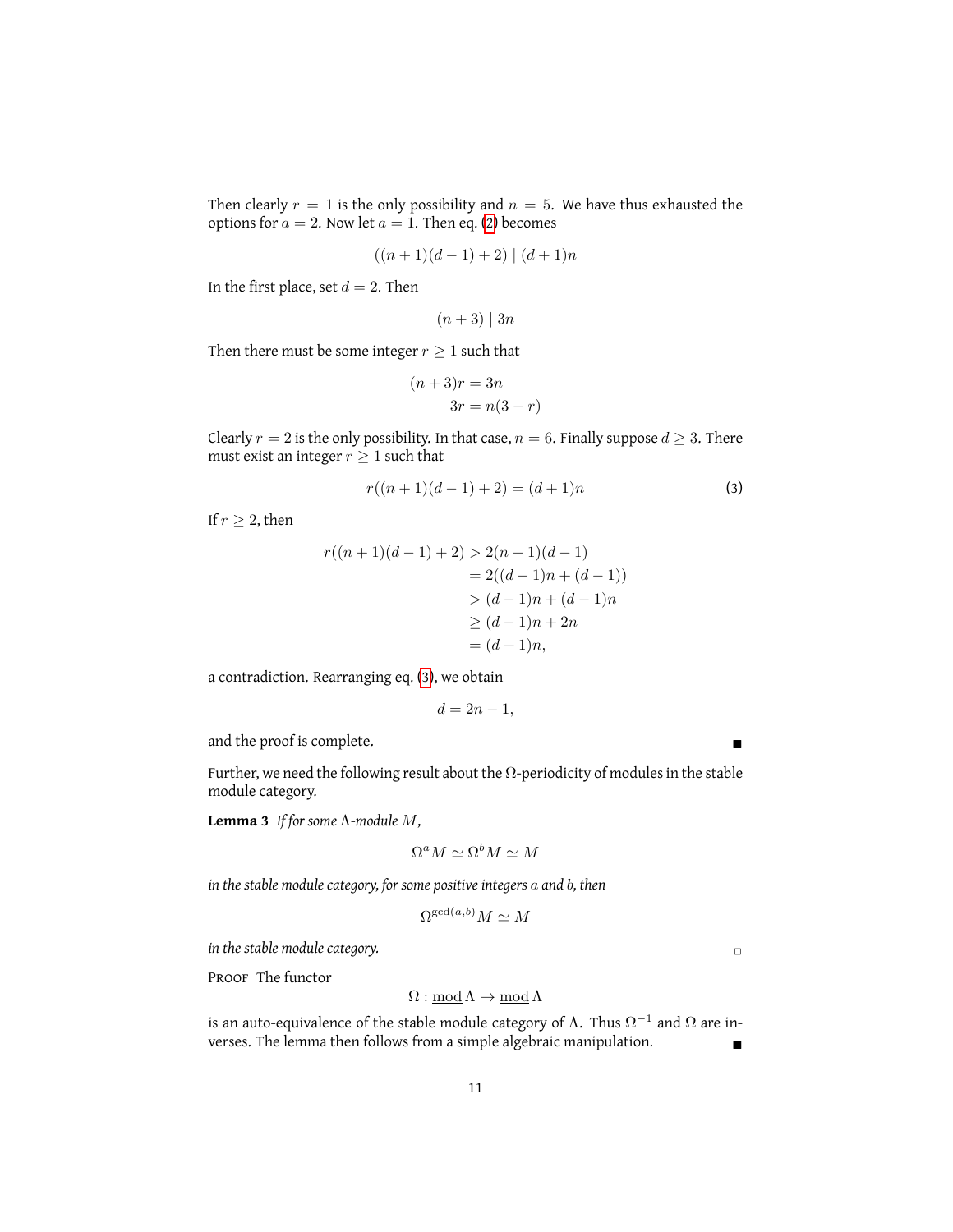We will also need the following useful lemma.

**Lemma 4** *Let* Λ *be a self-injective finite-dimensional algebra. Then for all finitely-generated* Λ*-modules* M *and* N *and positive integers* i*,*

<span id="page-11-1"></span>
$$
\text{Ext}_{\Lambda}^{i}(M, N) \simeq \underline{\text{Hom}}_{\Lambda}(\Omega^{i}M, N) \simeq \underline{\text{Hom}}_{\Lambda}(M, \Omega^{-i}N)
$$

Proof See, e.g., [\[26,](#page-33-5) p. 409].

We can now prove our result, which combined with [Darpö and Iyama'](#page-32-5)s result theo-rem [2](#page-11-0) below gives us enough restrictions on  $d$  and  $n$  to permit a classification of the d-cluster-tilting modules.

**Proposition 6** *If*  $\Lambda$  *has a d-cluster-tilting module X, then*  $(d + 1) | 2n$ .

PROOF Let  $r := \gcd((d+1, 2n))$ . Combining theorem [5](#page-13-0) from section [3.1](#page-12-0) and lemma [3](#page-10-0) above,

<span id="page-11-2"></span>
$$
\Omega^{d+1} X \simeq \Omega^{2n} X \simeq X;
$$

whence

$$
\Omega^r X \simeq X.
$$

Clearly,  $r \geq d$ , for if  $r < d$ , then by lemma [4](#page-11-1)

$$
\text{Ext}_{\Lambda}^{r}(X, X) \simeq \underline{\text{Hom}}_{\Lambda}(\Omega^{r} X, X) \simeq \underline{\text{Hom}}_{\Lambda}(X, X) \neq 0
$$

which would contradict X being a d-cluster-tilting module. Now suppose  $r = d$ . Then

$$
\Omega^d X \simeq \Omega^{d+1} X \simeq X
$$

and thus by lemma [3,](#page-10-0)

$$
\Omega^{\gcd(d,d+1)}X = \Omega^1 X \simeq X
$$

but this contradicts with X being a d-cluster-tilting module,  $d \geq 2$ . We may then conclude that

<span id="page-11-0"></span>
$$
\gcd\,(d+1, 2n) = d+1,
$$

which implies that  $(d+1)$  |  $2n$ .

We now state the result obtained by [Darpö and Iyama](#page-32-5) in [\[6,](#page-32-5) Proposition 5.4] and then proceed to stating and proving our classification theorem.

 ${\bf Theorem ~2 ~ \ }$  Let  $\Lambda \ \simeq \ kQ_n/R^\ell$  for some integer  $\ell \ \geq \ 2.$  Then there is a  $d$ -cluster-tilting *module of* Λ *if and only if at least one of the following two conditions are satisfied.*

- $(\ell(d 1) + 2) | (2n)$
- $(\ell(d 1) + 2) | (tn)$

*where*  $t = \gcd(d + 1, 2(\ell - 1))$ *.* 

**Theorem 3** *Let*  $\Lambda \simeq kQ_n/R^{an+1}$  *be a symmetric Nakayama algebra. Then there exists a* d*-cluster-tilting module of* Λ *if and only if* (d, a, n) *is one of the following triples:*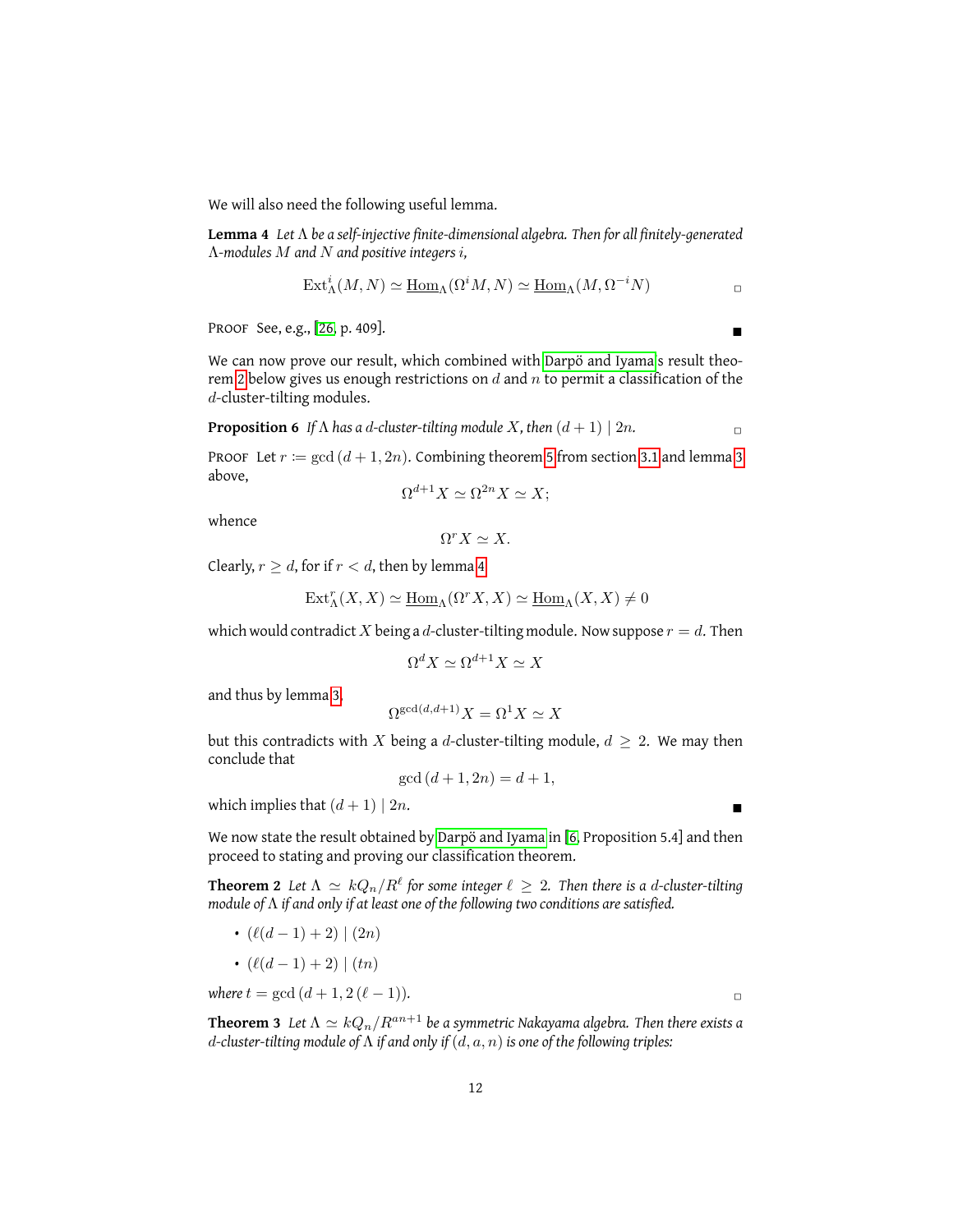- $(2, 1, 3)$
- $(2, 1, 6)$
- $(2, 2, 3)$
- $(2n-1,1,n)$

*That is, there are three special cases and one countable family. In particular, every symmetric Nakayama algebra (*n ≥ 2*) has at least one non-trivial* d*-cluster-tilting module, namely a*  $(2n - 1)$ -cluster-tilting module.

PROOF By theorem [2,](#page-11-0) there are two possibilities on  $(d, a, n)$  that are equivalent to the existence of a d-cluster-tilting module. The first is

$$
((an + 1)(d - 1) + 2) | (2n)
$$

By lemma [1,](#page-8-2)  $(d, a, n) = (2, 1, 3)$  is the only possibility in this case. The second case is

$$
((an + 1)(d - 1) + 2) | (tn)
$$

where  $t = \gcd((d + 1, 2an)$ . By proposition [6,](#page-11-2)  $t = d + 1$  and this yields the remaining three cases by lemma [2.](#page-9-2)

**Example 2** The two special cases  $(a, n) = (1, 3)$  and  $(a, n) = (1, 6)$  have two distinct non-trivial cluster-tilting modules for different values of d. Namely, the former has a 2-cluster-tilting module and a 5-cluster-tilting module, while the latter has a 2-cluster-tilting module and a 11-cluster-tilting module. Up to isomorphism these are the only two symmetric Nakayama algebras possessing two distinct cluster-tilting  $\Box$  modules.

#### <span id="page-12-0"></span>**3.1 Periodicity of modules of symmetric Nakayama algebras**

In this section we will prove the result we used in our proof that any indecomposable module of a symmetric Nakayama algebra has  $\Omega$ -periodicity (at most) 2n. As before, fix  $\Lambda = kQ_n/R^{an+1}$ .

We denote by  $\ell\ell(\Lambda)$  is the *Loewy length* of  $\Lambda$ ; that is, the length of the radical series of Λ. In our case,  $\ell(P) = \ell(\Lambda) = an + 1$ , for any indecomposable projective Λmodule P.

<span id="page-12-2"></span>**Theorem 4** *Let*  $M \in \text{ind }\Lambda$  *with*  $\ell\ell$   $(M) = t$ *. Then* 

$$
M \simeq P_i / \operatorname{rad}^t P_i
$$

*for the indecomposable projective module* P<sup>i</sup> *corresponding to some vertex* i*. Consequently,* M is uniquely determined by its length and  $\mathrm{top}\, M \, \simeq \, S_i$ , the simple module corresponding to  $\alpha$  *vertex i.* 

<span id="page-12-1"></span>**PROOF See, e.g., [\[1,](#page-32-2) p. 169] and [\[4,](#page-32-6) p. 113].**  $\blacksquare$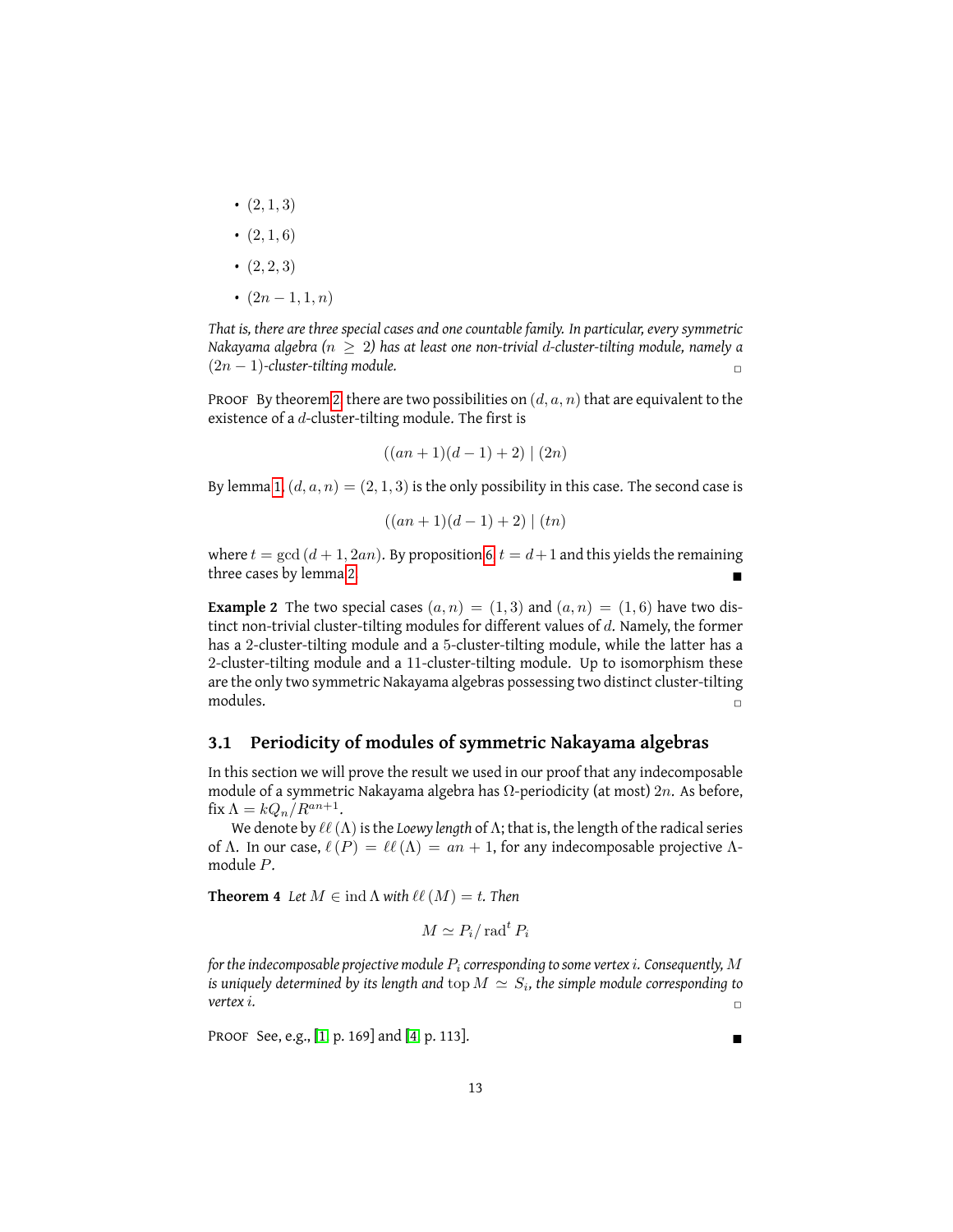**Corollary 1** *For a given*  $t \in \{1, 2, \ldots, \ell\ell(\Lambda)\}\$ , there are *n* indecomposable modules of *length* t*, up to isomorphism.* ✷

<span id="page-13-1"></span>**Lemma 5** *Let*  $t \in \{1, \ldots, \ell\ell(\Lambda) - 1\}$  *and let*  $X_t$  *be the set of isomorphism classes of non*projective indecomposable modules of length  $t.$  Then  $\Omega^2$  induces a permutation on  $X_t.$   $\quad \Box$ 

PROOF Let us remark first that the indecomposable projective modules  $P$  of  $\Lambda$  all have the same length; we denote this length by  $l$ .

Note that since  $\Lambda$  is symmetric,  $\tau \simeq \Omega^2$  and consequently  $M, N \in X_t$  are isomorphic if and only if  $\Omega^2 M$  and  $\Omega^2 N$  are isomorphic. Moreover,  $\Omega^2 M$  is indecomposable whenever  $M$  is and  $X_t$  has cardinality  $n$  by corollary [1.](#page-12-1)

In fact,  $\Omega^2 M \in X_t.$  To see this, take the canonical projective cover  $P$  of  $M.$  We then have a short exact sequence

$$
0 \to \Omega M \to P \to M \to 0
$$

and  $\ell(\Omega M) = \ell(P) - \ell(M) = l - t$ . Now take a projective cover P' of  $\Omega M$ . We then get a short exact sequence

$$
0 \to \Omega^2 M \to P' \to \Omega M \to 0
$$

and consequently

$$
\ell(\Omega^2 M) = \ell(P') - \ell(\Omega M) = l - (l - t) = t
$$

Now we can state and prove the main theorem for this subsection.

**Theorem 5** *Let*  $M \in \text{ind } \Lambda$  *be non-projective. Then* 

<span id="page-13-0"></span>
$$
\Omega^{2n}M\simeq M\qquad \qquad \Box
$$

PROOF By lemma [5,](#page-13-1)  $\Omega^2$  induces a permutation on the set  $X_t$  of isomorphism classes of the non-projective indecomposable modules of fixed length  $t$ . Moreover by corol-lary [1](#page-12-1) the cardinality of  $X_t$  is n. Consequently,

$$
\Omega^{2n}M\simeq M
$$

for any  $M \in X_t$ . Finally by theorem [4,](#page-12-2) any  $M \in \text{ind }\Lambda$  belong, up to isomorphism, to  $X_t$  for some t.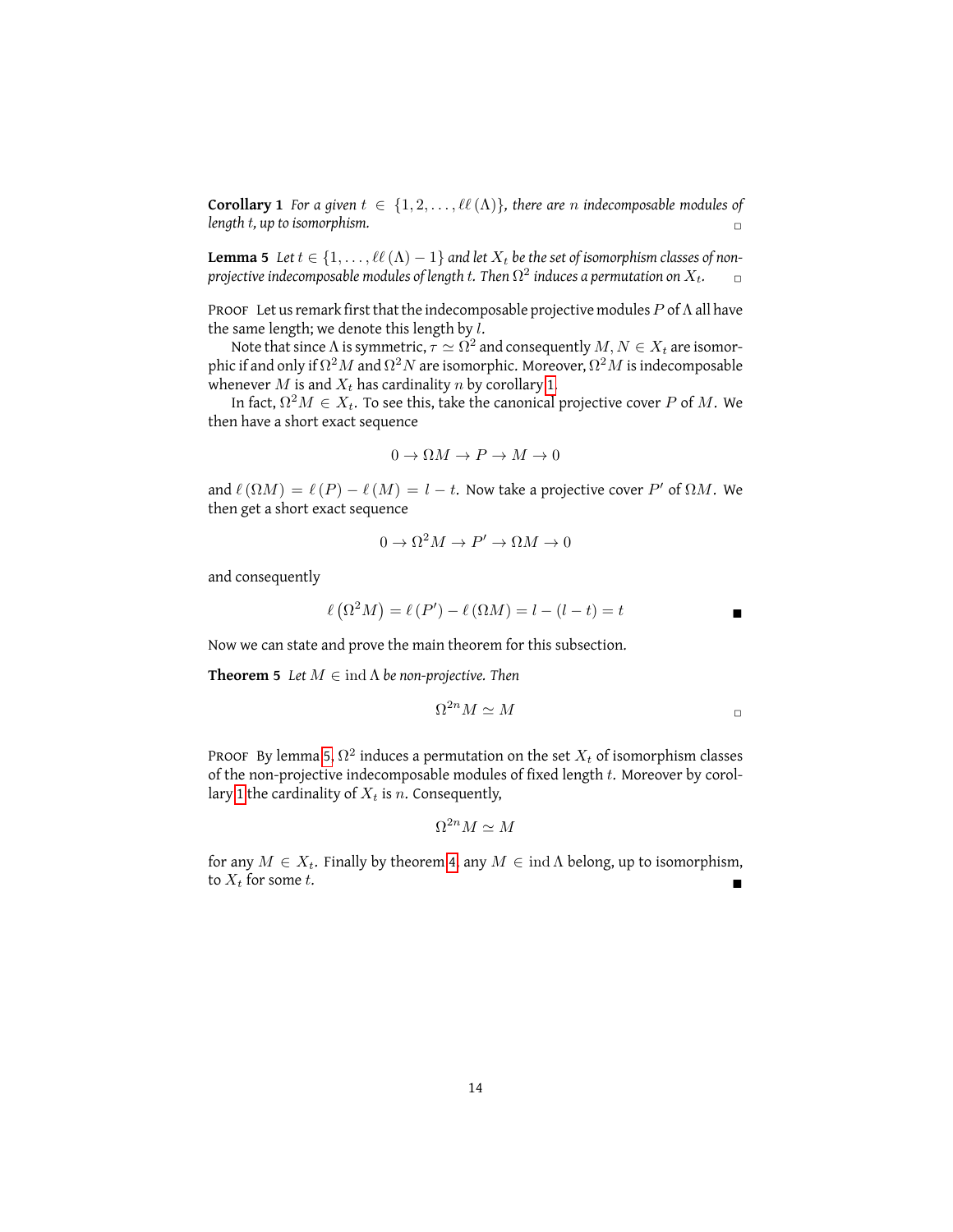### <span id="page-14-0"></span>**4 On a paper by Erdmann and Holm**

*I love it!*

—Jay

In this section we prove a well-known result on the complexity of a self-injective algebra possessing a cluster-tilting module due to [Erdmann and Holm](#page-32-0) [\[8\]](#page-32-0). We mostly follow the arguments they gave in their paper.

Throughout this section we fix a finite-dimensional algebra  $\Lambda$ . By  $\nu$  in this section we refer both to the Nakayama automorphism of  $\Lambda$  to the Nakayama functor of the module category  $mod \Lambda$  — context will make the distinction clear.

To begin, we first need a rather technical result that plays a central role in the proof of the main theorem.

<span id="page-14-2"></span>**Theorem 6** Let  $\Lambda$  be a finite-dimensional algebra and let  $X$  be an  $\Lambda$ -module with with  $\mathrm{Ext}^1_\Lambda(X,X) =$ 0. Moreover, let  $V$  be an  $\Lambda$ -module such that  $\mathrm{Ext}^1_\Lambda(X, V) \neq 0$ ; let  $n = \dim \mathrm{Ext}^1_\Lambda(X, V)$ . Then there exists an  $\Lambda$ -module  $U$  with  $\operatorname{Ext}^1_\Lambda(X,U)=0$ , along with a short exact sequence

<span id="page-14-1"></span>
$$
0 \to V \to U \to X^n \to 0.
$$

Proof See [\[8,](#page-32-0) p. 6] or [\[5,](#page-32-7) p. 33].

Recall that the *complexity* of a module M is a measure of the size of a minimal projective resolution of M. Concretely, if  $\cdots \rightarrow P_1 \rightarrow P_0 \rightarrow 0$  is a minimal projective resolution of  $M$ , the complexity of  $M$  is defined as

$$
cx(M) \coloneqq \inf \left\{ b \in \mathbb{N} \mid \exists C > 0 : \dim P_n \le Cn^{b-1} \,\forall n \in \mathbb{N} \right\},\
$$

where dim  $P_n$  is the dimension of  $P_n$  as a vector space. Note in particular that  $c(x|M)$ 0 iff the minimal projective resolution of  $M$  is finite (that is, there is some positive integer N such that  $P_n = 0$  for all  $n \geq N$ ) and that  $cx(M) = 1$  iff the minimal projective resolution of M is bounded (that is, there is a constant  $D > 0$  such that  $\dim P_n < D$  for each  $n \in \mathbb{N}$ ).

We will need the following well-known lemma from homological algebra for the proof of the next lemma.

**Lemma 6 (Horseshoe lemma)** Let M, M' and M'' be finitely-generated modules over a ring  $R.$  Suppose  $\ldots \to P'_1 \to P'_0 \to 0$  is a projective resolution of  $M'$  and  $\ldots \to P''_1 \to 0$  $P_0'' \rightarrow 0$  is a projective resolution of  $M''$  and let  $P_i = P_i' \oplus P_i''$ . Then there is a projective *resolution* . . .  $\rightarrow P_1 \rightarrow P_0 \rightarrow 0$  *of M*.

First, give a lemma relating the complexity of a module and short exact sequences.

**Lemma 7** *Suppose* M*,* N *and* L *are finite-dimensional modules of a finite-dimensional, selfinjective algebra* Λ *and that we have a short exact sequence*

$$
0\to L\to M\to N\to 0
$$

*If two of M, N, L have complexity* 0 *or* 1, then so does the third.

<span id="page-14-3"></span>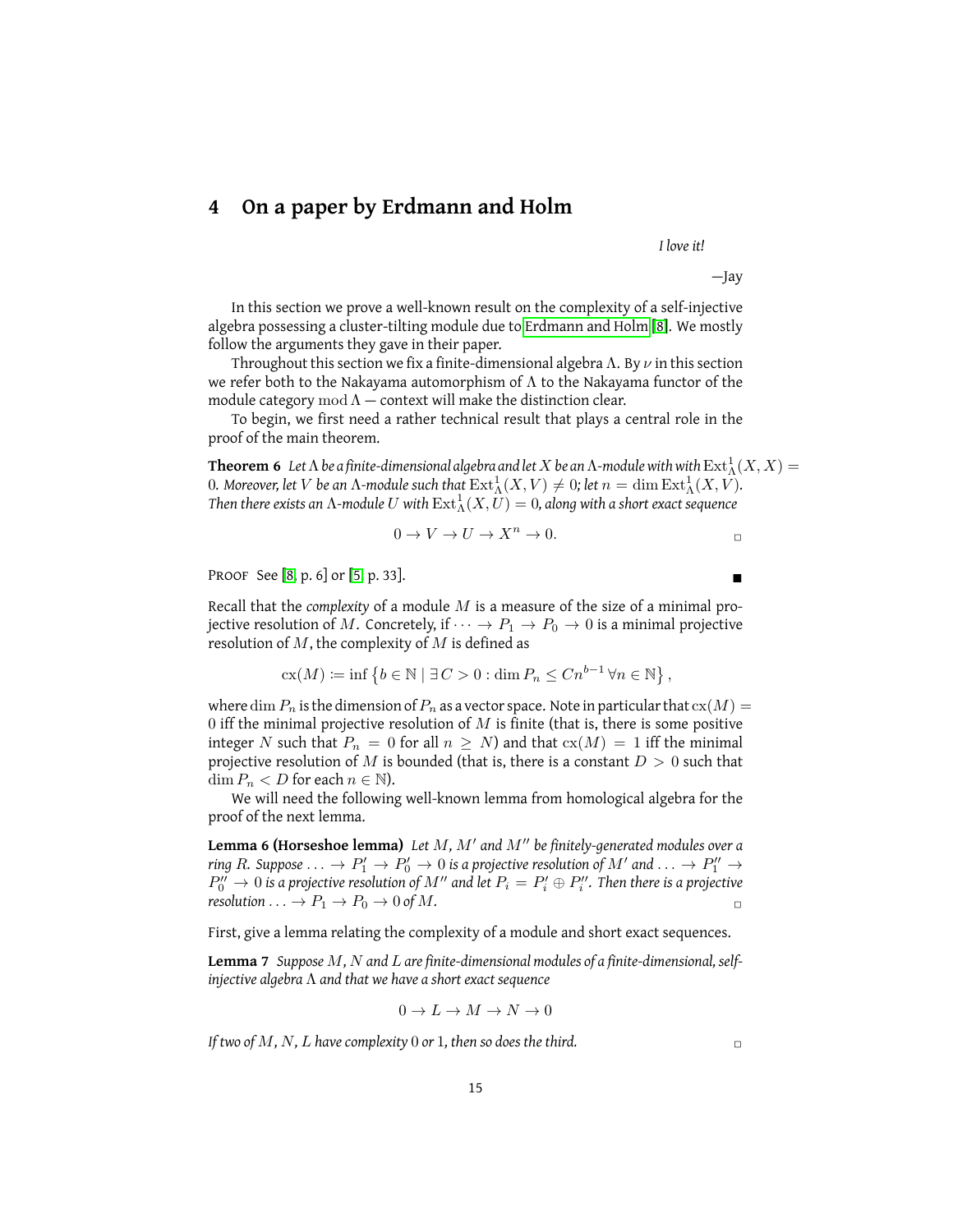PROOF Suppose that L and N have finite (resp. bounded) projective resolutions. Construct minimal projective resolutions. By the horseshoe lemma the direct sum of these two resolutions is a projective resolution for  $M$ . It follows that this is finite (resp. bounded).

Alternatively, suppose  $L$  and  $M$  have finite (resp. bounded) projective resolutions. Construct minimal projective resolutions for  $L$  and  $N$ . Then the direct sum of these will be a projective resolution of  $M$  and thus finite (resp. bounded). This implies that the projective resolution for  $N$  is finite (resp. bounded). The same follows for the case with  $M$  and  $N$  having finite (resp. bounded) projective resolutions.

The next lemma concerns the complexity of a module that is  $\Omega^{k+2}\nu$ -periodic.

 $\tt Lemma 8$   $\:$  Suppose a  $\Lambda$ -module  $M$  is  $\Omega^{k+2}\nu$ -periodic, for some nonzero integer  $k\geq 1$ , then  $M$  has complexity 0 or 1.

PROOF Here,  $\nu = \nu_* : \text{mod } \Lambda \to \text{mod } \Lambda$  is the Nakayama functor induced from the Nakayama automorphism (also refered to as  $\nu$ ) of  $\Lambda$ .

Now, it is well-known that the Nakayama functor  $\nu$  is right exact [\[1,](#page-32-2) p. 83] and that  $\nu(M) = M$  as vector spaces, when  $\Lambda$  is self-injective. Moreover,  $\nu$  induces a twisted ation on  $M$ ; it is well-known that a module M with a twisted action has the same complexity as M with the untwisted action [\[8,](#page-32-0) p. 6]. Combining these facts, we get that  $\nu(M)$  and M have the same complexity, given  $c x(M) \leq 1$ .

Suppose that  $M\in\mathrm{mod}\;\Lambda$  is  $\Omega^{k+2}\nu$ -periodic. If  $\mathrm{cx}(M)\neq 0,$  construct a minimal projective resolution of M:

<span id="page-15-0"></span>
$$
\cdots \to P_n \to P_{n-1} \to \cdots \to P_0 \to M \to 0. \tag{4}
$$

Let  $1 \leq \ell < \infty$  be the  $\Omega^{k+2}\nu$ -period of  $M.$  Then

$$
(\Omega^{k+2}\nu)^{\ell}(M) \simeq \Omega^{\ell(k+2)}\nu^{\ell}(M)
$$
  
=  $\Omega^{\ell(k+2)}(\widetilde{M})$   
 $\simeq M,$ 

where the first isomorphisms follows from the fact that  $\Omega$  and  $\nu$  commute, since  $\Lambda$ is self-injective, and where we define  $\widetilde{M} := \nu^{\ell}(M)$ . By our previous discussion,  $M$ and M have the same complexity, given  $c x(M) \leq 1$ . Thus it is sufficient to show that  $cx(\widetilde{M})=1.$ 

But this is clear. Since  $\Omega^{\ell(k+2)}(\tilde{M}) \simeq M$  and  $\tilde{M}$  and  $M$  are isomorphic as vector spaces, only finitely many projective modules will appear in eq. [\(4\)](#page-14-1). Then the supremum of the dimension of these (which is necessarily finite), will be an upper bound, which shows that  $cx(M) = cx(M) = 1$ .

We now come to the main theorem of [\[8\]](#page-32-0).

**Theorem 7** *Suppose*  $\Lambda$  *is a self-injective algebra with an n-cluster-tilting module*  $X, n \geq 2$ *. Then all* Λ *modules have complexity* 0 *or* 1*.* ✷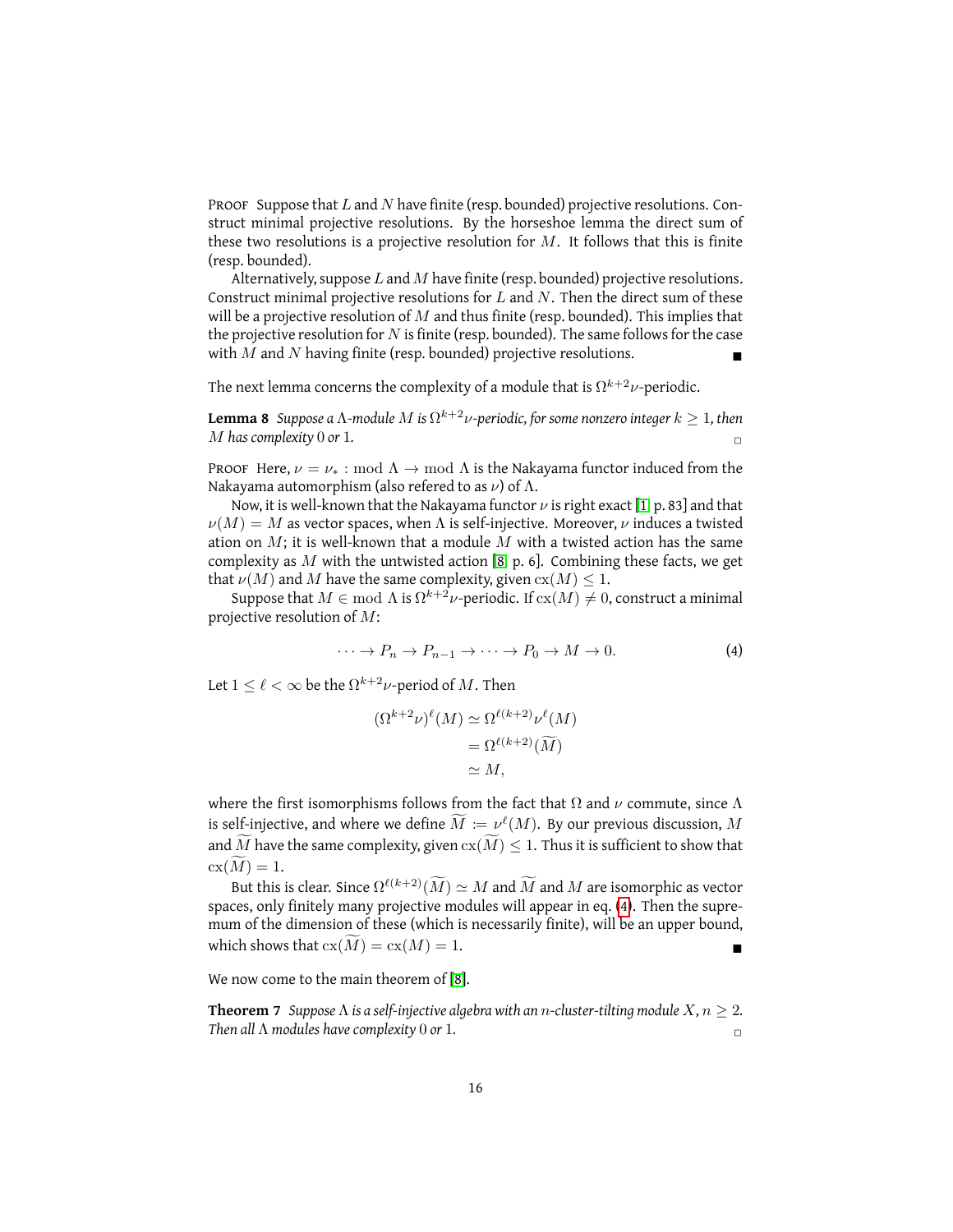PROOF Let X be a n-cluster-tilting module of  $\Lambda$ . Suppose  $U_0$  is a  $\Lambda$ -module with  $c(x(M) \geq 2$ . Construct modules  $U_1, \ldots, U_n$  inductively as follows.

If  $\mathrm{Ext}^1_\Lambda(\Omega^{n-i}X,U_{i-1})=0$  for  $i\geq 1$ , define  $U_i=U_{i-1}\oplus\Omega^{n-i}X.$  Otherwise we can apply theorem [6](#page-14-2) with  $V = U_{i-1}$  to construct an universal extension

<span id="page-16-0"></span>
$$
0 \to U_{i-1} \to U_i \to (\Omega^{n-i} X)^{r_i} \to 0 \tag{5}
$$

with  $\mathrm{Ext}^1_\Lambda(\Omega^{n-i}X,U_i)=0$  and  $r_i$  defined implicitly. We want to show that  $\mathrm{Ext}^1_\Lambda(\Omega^jX,U_i)=0$ 0 for  $n - i \le j \le n - 1$ . Clearly, this is true for  $i = 1$ . For the inductive step, note first that

$$
\operatorname{Ext}_{\Lambda}^{1}(\Omega^{j} X, \Omega^{n-i} X) = \operatorname{Ext}_{\Lambda}^{1}(\Omega^{i+j-n} X, X) = \operatorname{Ext}_{\Lambda}^{i+j+1-n}(X, X) = 0
$$

The last equality follows since  $X$  is  $n$ -cluster-tilting. By induction,  $\mathrm{Ext}^1_\Lambda(\Omega^j X,U_{i-1})=$ 0. By applying  $\operatorname{Hom}_\Lambda(\Omega^j X, -)$  to eq. [\(5\)](#page-16-0) and writing down the long exact sequence in homology, we conclude that  $\operatorname{Ext}^1_\Lambda(\Omega^jX,U_i)=0$  for  $n-i\leq j\leq n-1.$ 

Particularly for  $U_n$ , we have

$$
Ext^j_{\Lambda}(X, U_n) = Ext^1_{\Lambda}(\Omega^{j-1}X, U_n) = 0
$$

for  $1 \leq j \leq n$ . As X is *n*-cluster-tilting, this implies that  $U_n \in \text{add}(X)$ . Subsequently,  $U_n$  is then  $\Omega^2 \nu$ -periodic and, by lemma [8,](#page-15-0) has complexity  $0$  or  $1$ . Now suppose  $U_n, \ldots, U_{n-i}, 0 \leq i \leq n-1$  all have complexity 0 or 1. There is by assumption the short exact sequence

$$
0 \to U_{n-i} \to U_{n-i-1} \to (\Omega^{i+1} X)^{r_{i+1}} \to 0
$$

in which the middle two terms have complexity 0 or 1; by lemma [7,](#page-14-3)  $U_{n-i-1}$  has the same complexity. By downward induction, we conclude that  $U_0$  has either complexity 0 or 1. This shows that every Λ-module has complexity at most 1.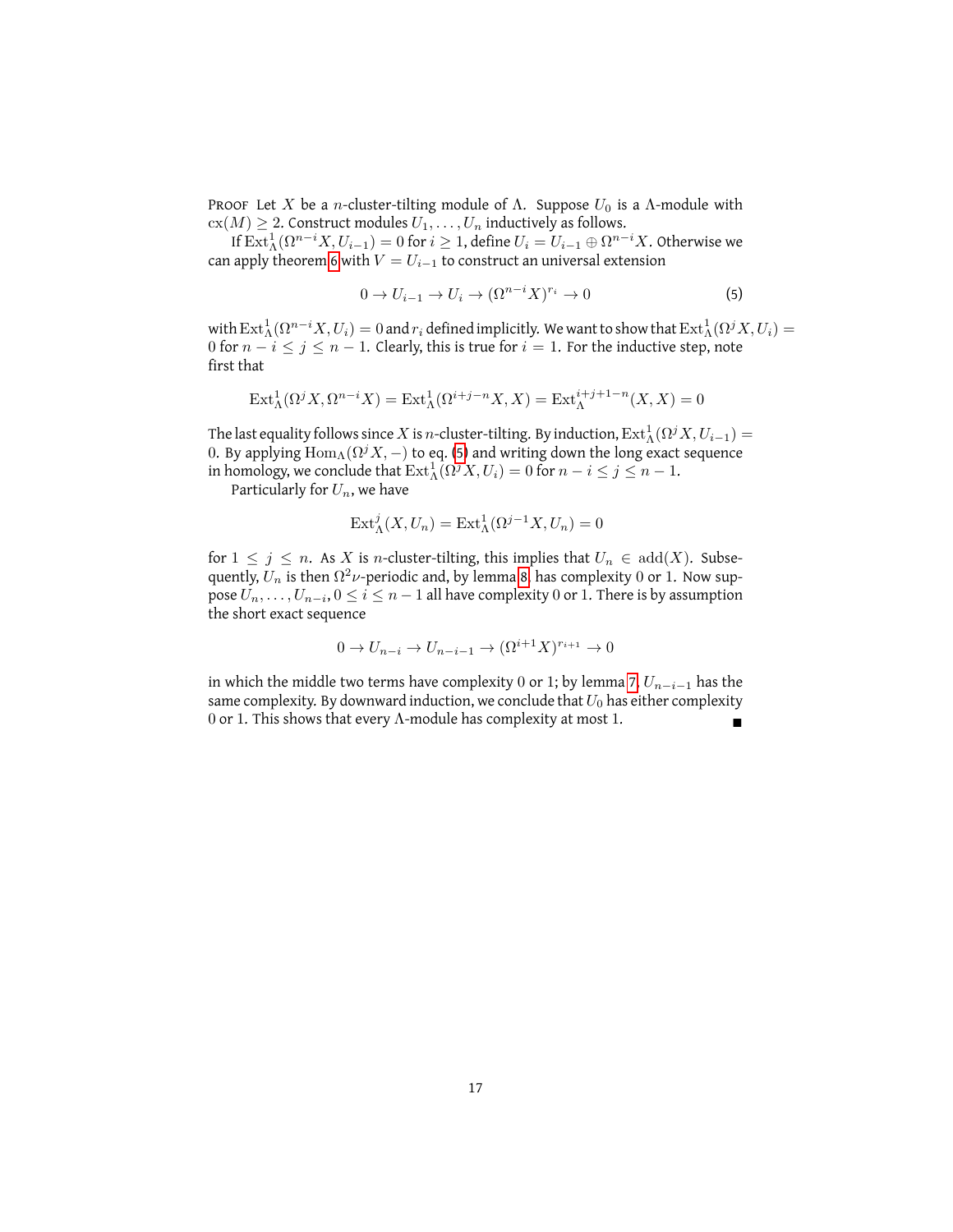# <span id="page-17-0"></span>**5 Cluster-tilting modules of trivial extensions algebras of Dynkin type**

*That guy doesn't have green!*

—Lewis

#### <span id="page-17-1"></span>**5.1 Derived categories**

References for this section are [\[11\]](#page-32-8) and [\[28\]](#page-33-6).

We begin by recalling the definition of the derived category and recall some results on the derived category of an algebra of Dynkin type  $\mathbb{D}_n$ .

Intuitively, one may think of the (bounded) derived category  $\mathcal{D}^{b}\left(\Lambda\right)$  as identifying  $\Lambda$ -modules M their resolutions — that is, with complexes of homology M in the zeroth position and 0 elsewhere. In particular, we consider the category of complexes of Λ-modules with bounded homology. We then identify two complexes if their homologies are isomorphic, in a process reminiscent of localization of rings at, say, prime ideals. For instance, if the  $\Lambda$ -module  $M$  has a projective resolution

<span id="page-17-3"></span>
$$
\cdots \to P_1 \to P_0 \to 0 \to 0 \to \cdots,
$$

which is exact at every point except at  $P_0 \rightarrow 0$ , then this complex – this resolution of  $M$  – has the same homology as the complex consisting only of  $M$  in the zeroth position:

 $\cdots \rightarrow 0 \rightarrow M \rightarrow 0 \rightarrow \cdots$ .

The exact details of the localization procedure and more arguments for why derived categories are interesting, although interesting, are beyond the scope of this thesis. Thus we will confine ourselves to recalling some results on derived categories relevant to our needs. The following result is well known and true in more generality, although we will confine us to the one specific case relevant to us.

 ${\bf Proposition~7}$  Let  $A$  and  $A'$  be two algebras of Dynkin quivers of the same type (say,  $\mathbb{D}_n$ ), but with different orientations. Then A and A' are derived equivalent.

That is, if  $\mathcal{D}^b\left(A\right)$  is the bounded derived category of  $A$  and  $\mathcal{D}^b\left(A^{\prime}\right)$  is the derived category *of* A<sup>0</sup> *, there is an equivalence of categories*

<span id="page-17-2"></span>
$$
\mathcal{D}^{b}(A) \simeq \mathcal{D}^{b}(A').
$$

PROOF This follows from theorem [9](#page-20-1) in section [5.3.](#page-19-0)

As all of our results in the sequel will depend only on derived categories (and not module categories directly) related to  $k\mathbb{D}_n$ , we may safely pick any orientation on  $\mathbb{D}_n$ and be sure that our results will be true for any other orientation.

We recall also that for any algebra A, the stabilised module category  $\text{mod} A$  has a triangulated structure with shift or suspension funtor  $[1] \coloneqq \Omega^{-1}.$ 

Finally, we recall the definition of a Serre functor.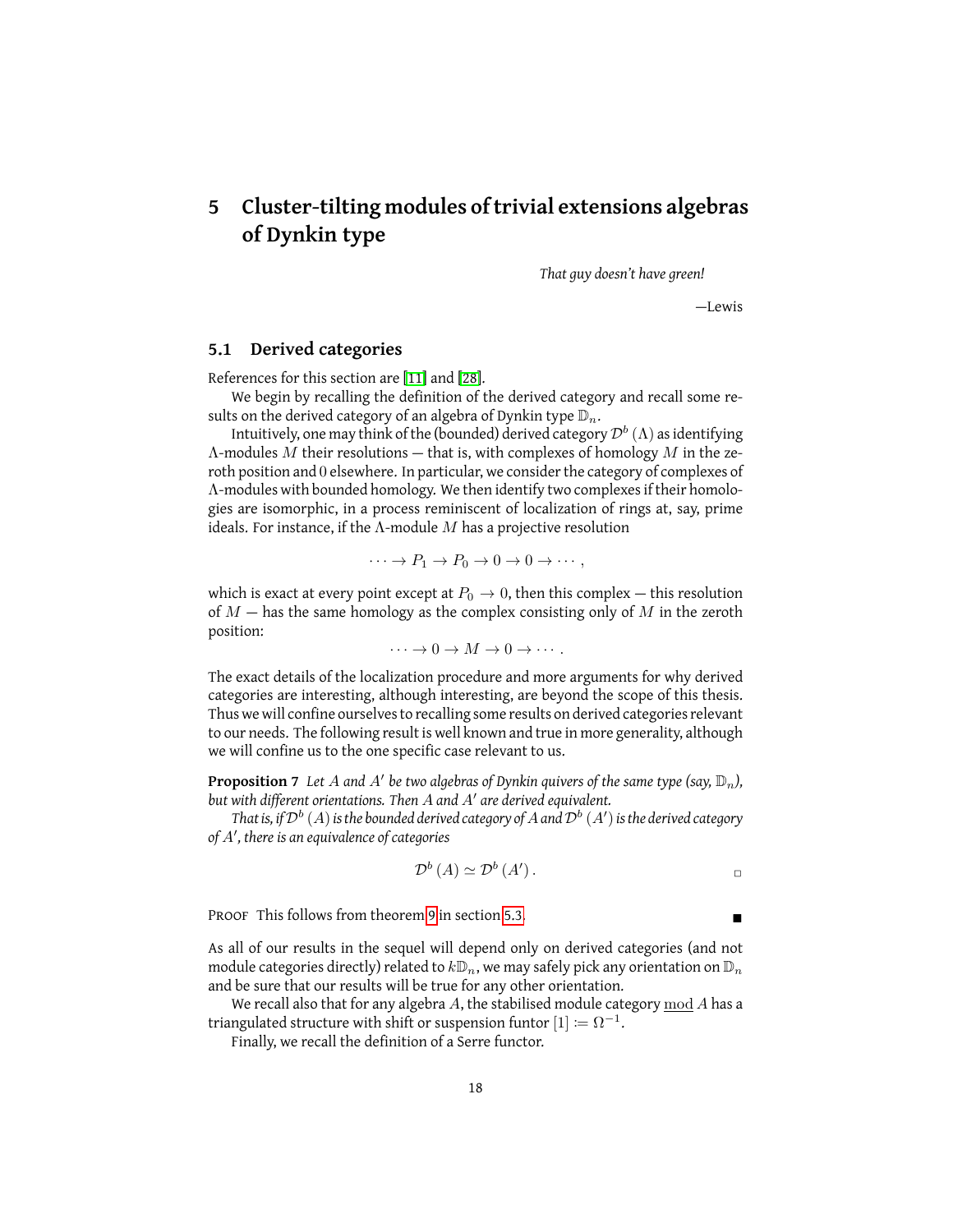**Definition 7** Let  $C$  be a triangulated category with suspension functor [1]. An additive equivalence S of C is said to be a **Serre functor** if

$$
[1] \circ \mathbb{S} \simeq \mathbb{S} \circ [1]
$$

and for each pair  $A, B \in \mathcal{C}$ , there is an equivalence

$$
Hom_{\mathcal{C}}(A, B) \simeq D Hom_{\mathcal{C}}(B, \mathbb{S}A).
$$

We remark that the Nakayama autofunctor  $\nu$  on  ${\mathcal D}^b\left( A \right)$ , induced from the Nakayama automorphism on mod A for an algebra A, is a Serre functor.

#### <span id="page-18-0"></span>**5.2 Notation and Calabi–Yau property**

This section serves to introduce and clarify some notation as well as introducing the fractional Calabi–Yau property for derived categories of quiver algebras of type  $\mathbb{D}_n$ . Further, we prove some results following from the fractional Calabi–Yau property, which we will need in the sequel.

Our reference for this section is [\[16\]](#page-32-9), to which we refer to reader for more on the fractional Calabi–Yau property.

Throughout this section, we are working in the derived category  $\mathcal{D}^b\left(k\mathbb{D}_n\right);$   $[1]$ is the shift functor in this category and  $\nu$  is the Nakayama functor in this category, which is induced by the Nakayama automorphism of  $k\mathbb{D}_n$ . We mention that  $\nu$  is a Serre functor on  $\mathcal{D}^b\left(k\mathbb{D}_n\right)$ .

<span id="page-18-2"></span>**Definition 8** An algebra A is **twisted fractionally**  $\frac{a}{b}$ **-Calabi–Yau** (abbreviated  $\frac{a}{b}$ **-CY**) if

$$
\nu^b \simeq [a] \circ \phi^*
$$

as functors for some integers  $a$  and  $b$ , where  $a\neq 0$  and  $\phi^*$  is the functor induced by an endomorphism  $\phi$  of A.

In the special case  $\phi = \mathbb{1}_A$ , A is **fractionally**  $\frac{a}{b}$ -**Calabi-Yau** (abbreviated **twisted**  $\frac{a}{b}$  $-CY$ ).

By [\[16,](#page-32-9) Proposition 3.1],  $k\mathbb{D}_n$  is fractionally  $\frac{n-2}{n-1}$ -CY if  $n$  is even and fractionally  $\frac{2n-4}{2n-2}$ -CY if  $n$  is odd, so we have the following

<span id="page-18-1"></span>**Proposition 8** *If* n *is even then,*

$$
\nu^{n-1} \simeq [n-2],
$$

*and if* n *is odd then,*

<span id="page-18-3"></span>
$$
\nu^{2n-2} \simeq [2n-4].
$$

Also, by [\[16,](#page-32-9) Proposition 3.2], if n is odd, then  $k\mathbb{D}_n$  is twisted  $\frac{n-2}{n-1}$ -CY where  $\sigma \coloneqq \phi^*$ is induced by the involution of  $\mathbb{D}_n$ , given by  $(n-1) \mapsto n, n \mapsto (n-1)$  and otherwise  $i \mapsto i$ , so we have the following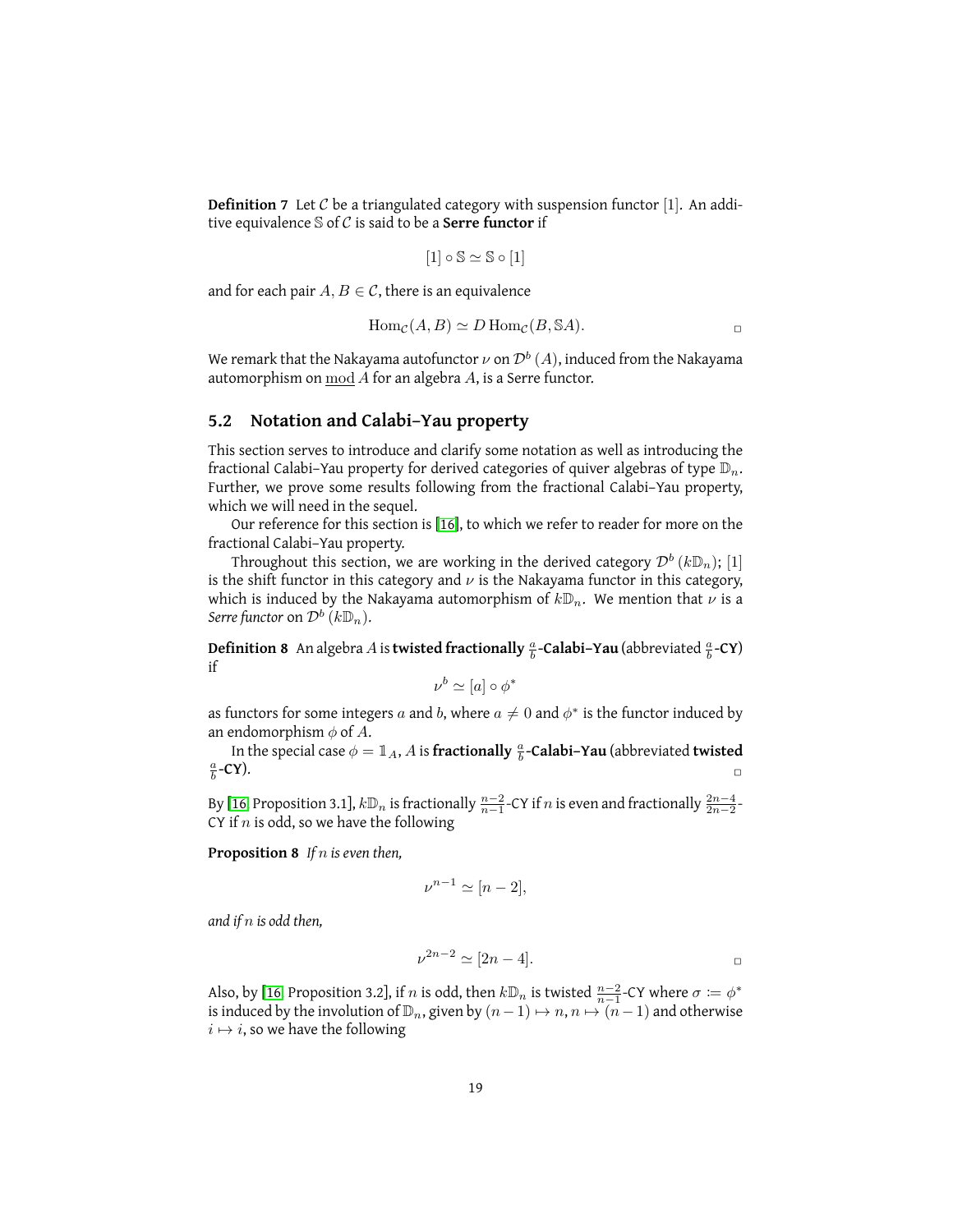**Proposition 9** *If* n *is odd, then*

$$
\nu^{n-1} \simeq [n-2] \circ \sigma,
$$

*where*  $\sigma$  *is the aforementioned involution.*  $\Box$ 

The following proposition on the characterization of the Auslander–Reiten translation in the derived category is well known; see [\[14,](#page-32-1) p. 37].

#### **Proposition 10**

<span id="page-19-1"></span>
$$
\tau \simeq \nu \circ [-1].
$$

From the above two propositions, we have the following corollaries.

#### <span id="page-19-2"></span>**Corollary 2**

$$
[2] \simeq \tau^{2-2n} \qquad \qquad \Box
$$

PROOF By the fractional Calabi-Yau property and proposition [10,](#page-19-1)

$$
\tau^{2-2n} \simeq \nu^{2-2n} \circ [2n-2]
$$
  
\n
$$
\simeq [-(2n-4)] \circ [2n-2]
$$
  
\n
$$
\simeq [2].
$$

<span id="page-19-3"></span>**Corollary 3**

$$
\tau^{3-2n} \simeq \nu \circ [1]
$$

PROOF By proposition [10](#page-19-1) and corollary [2](#page-19-2) above,

$$
\nu \circ [1] \simeq \tau \circ [2]
$$
  
\n
$$
\simeq \tau \circ \tau^{2-2n}
$$
  
\n
$$
\simeq \tau^{3-2n}.
$$

#### <span id="page-19-0"></span>**5.3 Repetitive algebras and Happel's theorem**

Before we state Happel's theorem, we need to introduce the notion of the repetitive algebra of an algebra.

**Definition 9** Let A be an algebra. We define its repetitive algebra  $\widehat{A}$  as follows. The additive structure of  $\widehat{A}$  is

$$
\widehat{A} := \bigoplus_{i \in \mathbb{Z}} \left( A \oplus D(A) \right),
$$

where  $D(A)$  is the dual of A; the multiplicative structure is given by

$$
(a_i, \phi_i)_i \cdot (a'_i, \phi'_i) = (a_i a'_i, a_i \phi'_i + \phi_i a'_i).
$$

where  $D(A)$  is given the same  $A-A^{op}$ -bimodule structure as the one defined in sec-tion [2.1.](#page-5-1)  $\Box$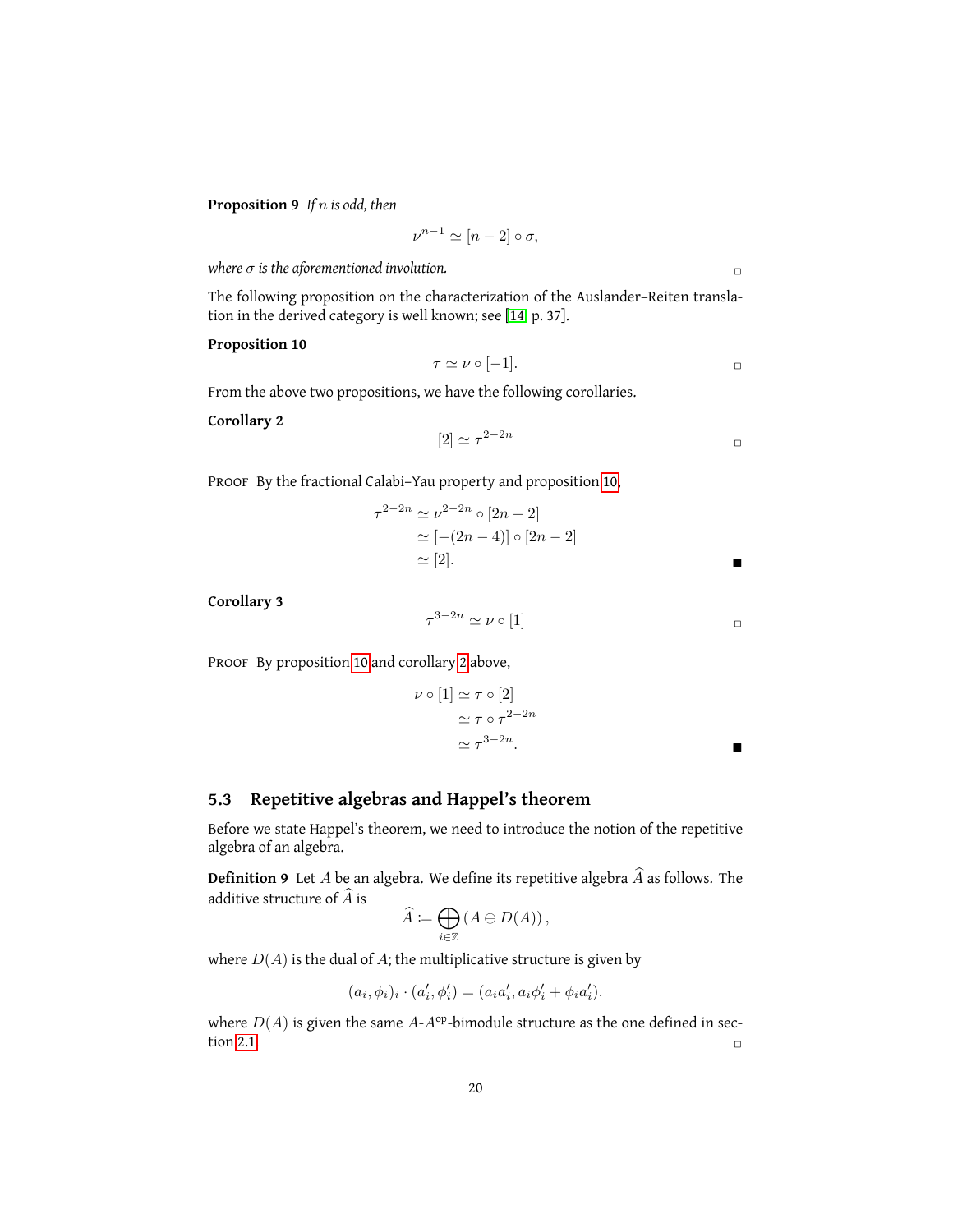Note how both the additive and multiplicative structures of  $\widehat{A}$  mimic those of the trivial extension algebra  $T(A)$  of A (defined in section [2.1\)](#page-5-1), only componentwise. In fact, we note in passing, it is possible to show that  $\text{mod } \widehat{A}$  is equivalent to the algebra of Z-graded  $T(A)$ -modules. (See [\[14,](#page-32-1) p. 64].)

Repetitive categories were first introduced in [\[17\]](#page-33-7); also see [\[14\]](#page-32-1).

Endowed with the repetitive algebra, we now state Happel's theorem.

**Theorem 8** *Let* A *be an algebra of finite global dimension. Then there is a triangle equivalence of categories*

<span id="page-20-3"></span><span id="page-20-1"></span>
$$
\mathcal{D}^{b}(A) \simeq \operatorname{mod} \widehat{A}.
$$

PROOF See [\[14,](#page-32-1) p. 88].

Moreover, we have the following theorem, also due to Happel.

**Theorem 9** Let Q be a quiver of Dynkin type and let  $\mathcal{T}(Q)$  be its mesh category, as defined *in section [2.2.](#page-6-0) There is an equivalence*

$$
\mathcal{T}(Q) \simeq \text{ind } \mathcal{D}^b(kQ) ,
$$

where the latter is the category of indecomposable objects in  $\mathcal{D}^{b}$   $(kQ)$ . Moreover, the  $\tau$  -functors *in the two categories correspond to each other.*  $\Box$ 

PROOF See  $[14, p. 55]$  $[14, p. 55]$ .

#### <span id="page-20-0"></span>**5.4 Last step of the equivalence**

Throughout this section, let 
$$
Q
$$
 be of Dynkin type type  $\mathbb{E}_6$ ,  $\mathbb{E}_7$ ,  $\mathbb{E}_8$ ,  $\mathbb{D}_n$  or  $\mathbb{A}_n$ ,  $n \geq 3$ .

In the previous section we considered two now classical equivalences due to Happel. If we limit our attention to  $kQ$  — which we will in the sequel — the two equivalences can be stated as

 $\mathcal{D}^{b} (kQ) \simeq \underline{\text{mod}} \widehat{kQ}$ 

and

$$
\mathcal{T}(Q) \simeq \text{ind } \mathcal{D}^b(kQ) .
$$

Our goal in this subsection is to prove that finding a d-cluster-tilting module of  $T(kQ)$ is equivalent to finding a d-cluster-tilting subcategory of a certain factor category  $\mathfrak T$ (defined in the end of this subsection) of the mesh category  $\mathcal{T}(Q)$ , defined in section [2.2.](#page-6-0)

To do so, we will need a few more recent results by [Darpö and Iyama,](#page-32-5) given in [\[6\]](#page-32-5), as well as one result by [Gabriel](#page-32-10) given in [\[10\]](#page-32-10). In the former paper, the authors prove their results in greater generality than what is needed here: we will confine us to  $k\tilde{Q}$ .

#### <span id="page-20-2"></span>**Lemma 9** Let G be a group acting on  $kQ$ .

*The push-down functor*  $F_*: \text{mod } \widehat{kQ} \to \text{mod}(\widehat{kQ}/G)$  *induces an equivalence* 

$$
(\text{mod } k\tilde{Q})/G \simeq \text{mod}(k\tilde{Q}/G) \qquad \qquad \Box
$$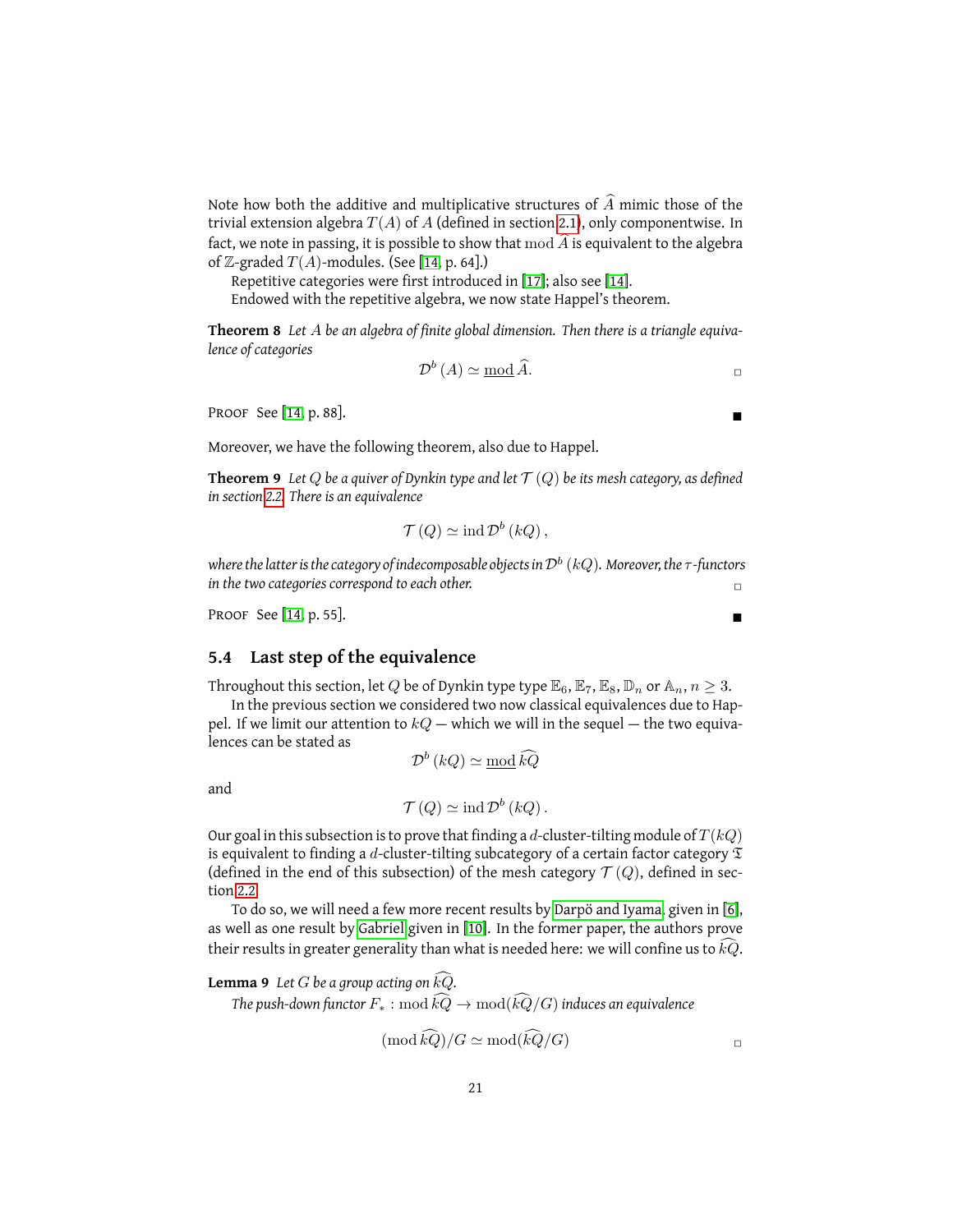PROOF Combine  $[6,$  Lemma 3.5(c)] to get that the induced functor is full and faithul and [\[10,](#page-32-10) Theorem 3.6] to get that it is dense.

The following lemma is adopted from [\[6,](#page-32-5) Corollary 2.5]. Given an autoequivalence  $\phi$ of  $k\tilde{Q}$ , we define the autofunctor  $\phi_*$ : mod  $k\tilde{Q} \to k\tilde{Q}$  by  $\phi_*(M) = M \circ \phi^{-1}$ . subcategory U is said to be G-equivariant for a group G if  $g_*(\mathcal{U}) = \mathcal{U}$  for each  $g \in G$ .

**Lemma 10** Let *k* be an algebraically closed field and  $G = \langle \phi \rangle$  be the group generated by an *admissible automorphism*  $\phi$  *of kQ. Then the push-down functor* 

$$
F_*: \mathrm{mod} \,\widehat{kQ} \to \mathrm{mod}(\widehat{kQ}/G)
$$

*induces a bijection from the class of G-equivariant d-cluster-tilting subcategories of*  $\text{mod} \,\widehat{kQ}$ *to the class of d-cluster-tilting modules of*  $\text{mod}(k\hat{Q}/G)$ *.*  $\square$ 

<span id="page-21-0"></span>**Proposition 11 (Proposition 2.17)** *Let*  $\nu$  *be the Nakayama functor of*  $\widehat{kQ}$ *.* <u>mod</u>  $\widehat{kQ}$  *has a Serre functor*  $\nu_* \circ \Omega$ *. a Serre functor*  $\nu_* \circ \Omega$ *.* 

With the help of the above results, we can prove the following results.

**Lemma 11**

<span id="page-21-1"></span>
$$
\underline{\text{mod}}\,T(A) \simeq \underline{\text{mod}}\,\widehat{kQ}/\widehat{\nu},
$$

*where*  $\widehat{\nu}$  *is the Nakayama automorphisms of*  $\widehat{kQ}$ *.*  $\Box$ 

PROOF The repetitive category  $k\tilde{Q}$  is self-injective and its Nakayama automorphism  $\hat{\nu} = \nu_{\widehat{kQ}}$  is given by degree-one shift (see [\[6,](#page-32-5) p. 11]). Thus the functor

$$
F: \underline{\text{mod}}\,T(kQ) \to \underline{\text{mod}}\,kQ/\widehat{\nu},
$$

given by inclusion into the first factor,

$$
F(a, f) = (0, \ldots, 0, a, f, 0, \ldots, 0),
$$

is clearly an equivalence.

<span id="page-21-2"></span>**Lemma 12** *There is an equivalence*

$$
\nu_* \simeq \nu \circ [1],
$$

*where*  $\nu$  *is the Nakayama functor induced by the Nakayama automorphism of*  $k\overline{Q}$  *and*  $\nu_*$  *is the functor defined in proposition 11 above. the functor defined in proposition [11](#page-21-0) above.* ✷

PROOF By proposition [11,](#page-21-0)  $\nu_* \circ \Omega$  is a Serre functor for  $\text{mod } k\tilde{Q}$ . Moreover, it is well known that if a Serre functor exists, then it is unique up to equivalence. In particular,  $\nu$  is also a Serre functor on  $\text{mod } k\tilde{Q}$ , and so

$$
\nu_* \circ \Omega \simeq \nu.
$$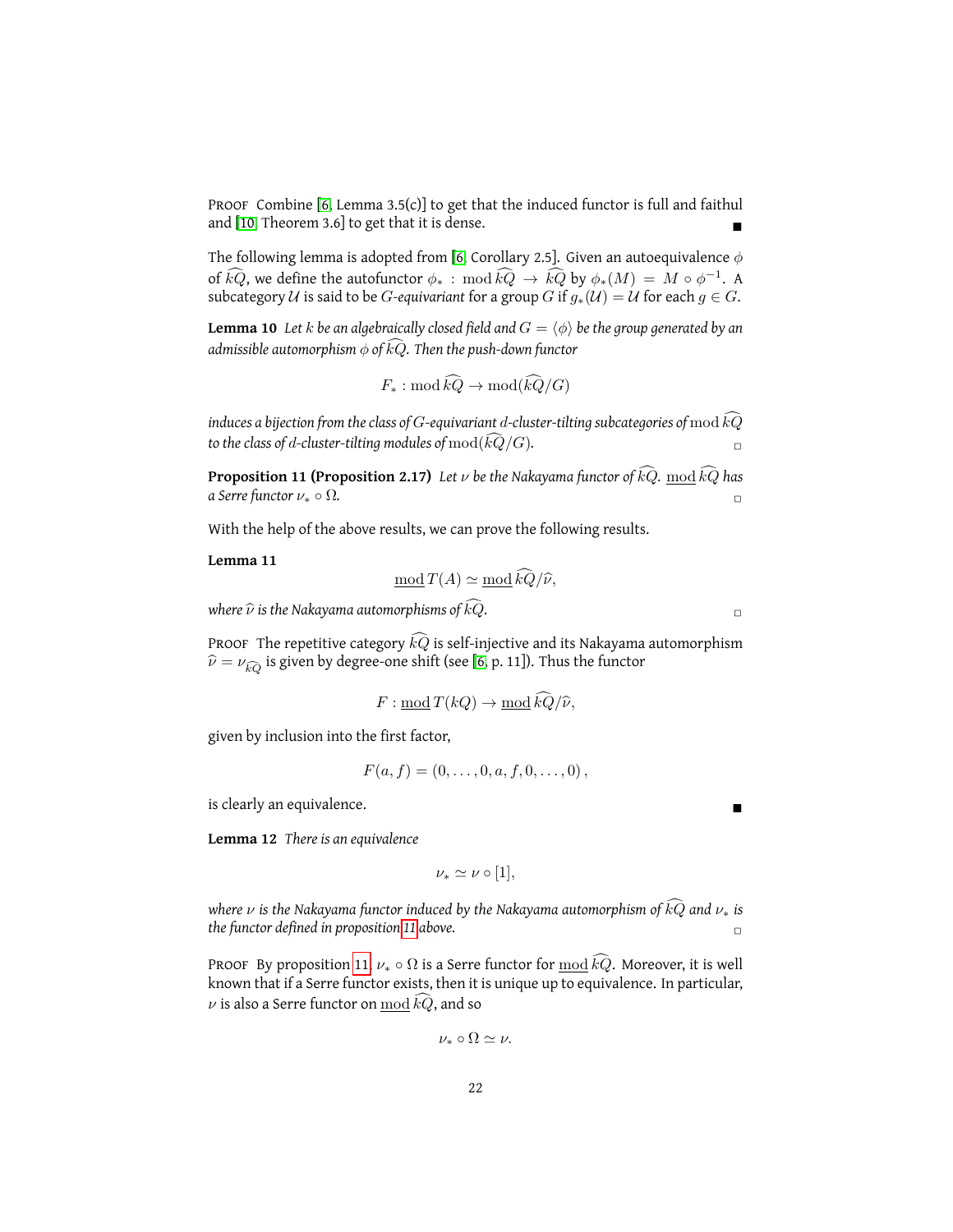Now note that  $\Omega^{-1}$  = [1] is the shift functor with the triangulated structure on  $\mod \widehat{A}$ , so

$$
\nu_* \circ [-1] \simeq \nu,
$$

and since [1] an autoequivalence, we have

$$
\nu_* \simeq \nu \circ [1].
$$

Now let  $\mathfrak{T}\coloneqq\mathfrak{T}(Q)\vcentcolon=\mathcal{T}(Q)/(\tau^{3-2n}).$  To summarise, we have the following

**Theorem 10** *There is a triangle equivalence*

$$
\underline{\text{mod}}\,T(kQ) \simeq \mathcal{D}^b(kQ)/(\nu \circ [1])
$$

*and a triangle equivalence*

<span id="page-22-2"></span>
$$
\mathfrak{T}(Q) \simeq \mathrm{ind}\,\mathcal{D}^b(kQ) / (\nu \circ [1]).
$$

PROOF For the first triangle equivalence, combine lemma [11,](#page-21-1) lemma [9,](#page-20-2) lemma [12](#page-21-2) and finally theorem [8.](#page-20-3)

For the second triangle equivalence, combine theorem [9](#page-20-1) and corollary [3.](#page-19-3)

Since by taking finite direct summands of  $\mathrm{ind}\,\mathcal{D}^{b}$   $(kQ)\,/(\nu\circ[1]),$  we obtain  $\mathcal{D}^{b}\,(kQ)\,/(\nu\circ[1])$ [1]), the existence of a d-cluster-tilting module in mod  $T(kQ)$  is equivalent to the existence of a d-cluster-tilting subcategory of  $\mathfrak T$  by theorem [10.](#page-22-1) Since any d-clustertilting module in mod  $T(kQ)$  is also a d-cluster-tilting module considered as an object of  $\text{mod } T(kQ)$  and  $-$  by possibly adding the indecomposable projectives as direct summands — vice versa, we have the following

**Theorem 11** *There exists a* d*-cluster-tilting module of* T(kQ) *if and only if there exists a* d-cluster-tilting subcategory of  $\mathfrak{T}(Q)$ .

Our strategy in the sequel will be to leverage theorem [11](#page-22-2) to obtain results on the existence or non-existence of cluster-tilting modules of  $T(kQ)$ , by working in  $\mathfrak{T}$ . Given that  $\mathfrak T$  has only a finite number of objects and morphisms of objects, this allows us to work combinatorially.

### <span id="page-22-0"></span>**5.5** Looking for cluster-tilting subcategories of  $\mathfrak{T}(\mathbb{D}_n)$

For this subsection, we will be working exclusively in the category  $\mathfrak{T} = \mathfrak{T}(\mathbb{D}_n)$ . By proposition [7,](#page-17-2) results proved in  $\mathfrak T$  with one specific orientation on  $\mathbb D_n$  will remain true for other orientations on  $\mathbb{D}_n$  (since these categories are all equivalent). Thus we fix the following orientation on  $\mathbb{D}_n$  throughout this section: there are arrows  $i \to (i+1)$ for  $i = 1, 2, \ldots, n-2$  as well as an arrow  $(n-2) \rightarrow n$ . The orientation on the repetitive quiver  $\mathcal{T}(\mathbb{D}_n)$  follows that of definition [5.](#page-6-2) In this section,  $\tau$  denotes the translation in T.

In  $\mathfrak T,$  the translation functor  $[1]$  is induced from the syzygy functor  $\Omega^{-1}$  in  $\underline{\mathrm{mod}}\,T(kQ)$ by the triangle equivalence in theorem [10](#page-22-1) and  $\nu$  in  $\mathfrak T$  is defined by  $\nu = \tau \circ [1]$ , as  $\tau = \nu \circ [-1]$  in  $\mathcal{D}^b(kQ)$ .

<span id="page-22-1"></span>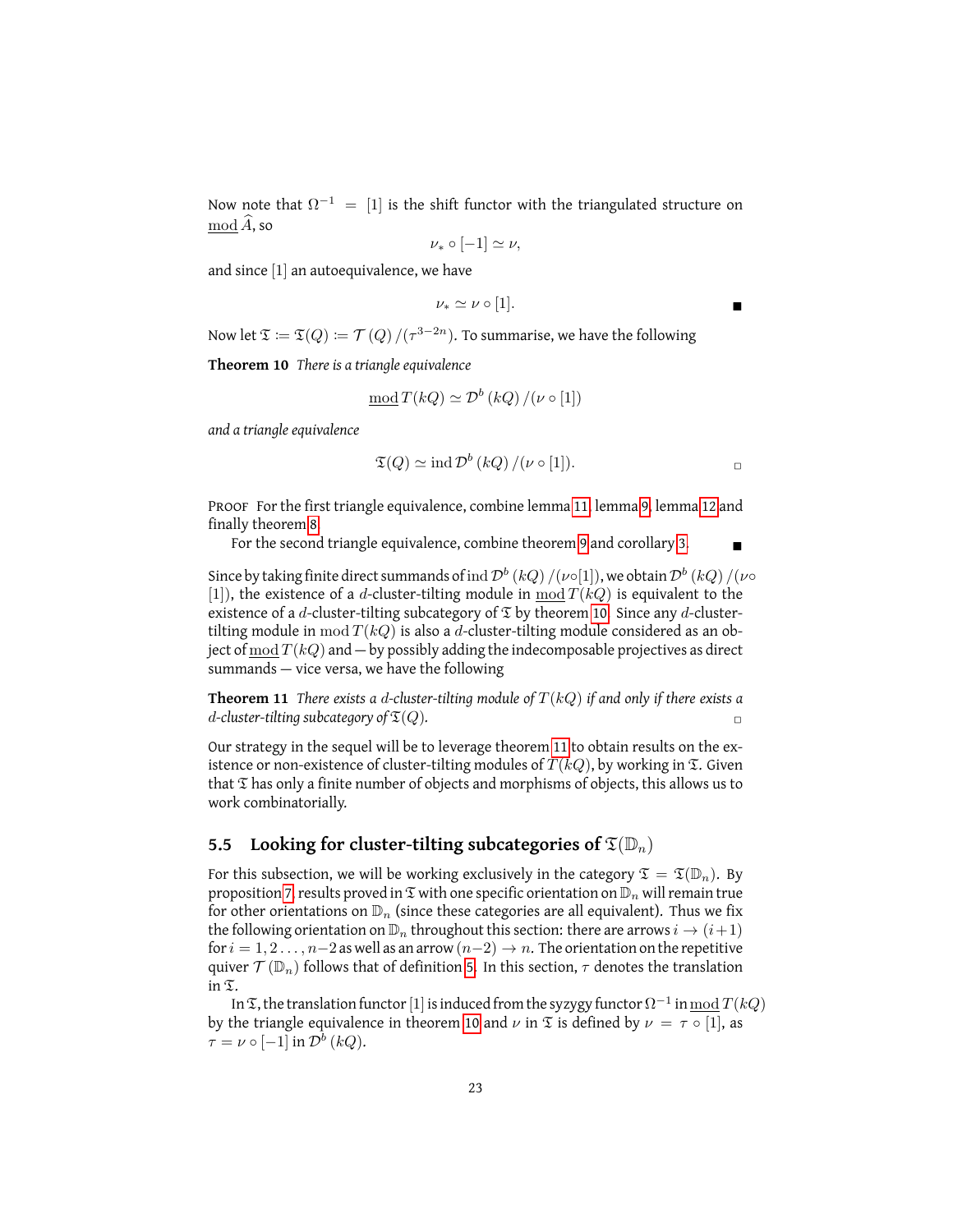We note that since  $\nu \circ [1] \simeq \mathbb{1}_{\mathfrak{T}}$  and  $\nu$  and  $[1]$  are equivalences, we have  $\nu \simeq [-1]$ . Since  $\nu$  is a Serre functor, then so is  $[-1]$ .

Whenever we mention a **nonzero path** (or simply a **path**) in  $\mathfrak{T}(\mathbb{D}_n)$ , we refer to a nonzero morphism in  $\mathfrak{T}(\mathbb{D}_n)$ . That is, one that is out canceled out by the relations  $m_x$  in  $\mathfrak{T}(\mathbb{D}_n)$  (see definition [5\)](#page-6-2).

#### <span id="page-23-0"></span>**5.5.1 Some results in** T

In this subsection, we mention several results that we will need in the sequel. These results may be referred to without reference.

<span id="page-23-1"></span>**Lemma 13** *If* n *is even, then*

$$
[2n-3] \simeq \mathbb{1}_{\mathfrak{T}}
$$

$$
[4n-6] \simeq \mathbb{1}_{\mathfrak{T}}.
$$

*and if* n *is odd, then*

PROOF By proposition [8,](#page-18-1) if  $n$  is even, then

$$
\mathbb{1}_{\mathfrak{T}} \simeq (\nu \circ [1])^{n-1}
$$

$$
\simeq \nu^{n-1} \circ [n-1]
$$

$$
\simeq [n-2] \circ [n-1]
$$

$$
\simeq [2n-3].
$$

Otherwise, if  $n$  is odd, we have

$$
\begin{aligned} \mathbb{1}_{\mathfrak{T}} &\simeq (\nu \circ [1])^{2n-2} \\ &\simeq \nu^{2n-2} \circ [2n-2] \\ &\simeq [2n-4] \circ [2n-2] \\ &\simeq [4n-6]. \end{aligned}
$$

**Lemma 14**

$$
\tau^{2n-3} \simeq \mathbb{1}_{\mathfrak{T}} \qquad \qquad \square
$$

<span id="page-23-2"></span>PROOF By lemma [13](#page-23-1) above and the facts that  $\tau = \nu \circ [-1]$  and  $\nu \simeq [-1]$ , we have

$$
\tau^{2n-3} \simeq (\nu \circ [-1])^{2n-3}
$$

$$
\simeq ([-2])^{2n-3}
$$

$$
\simeq [-2(2n-3)]
$$

$$
\simeq ([4n-6])^{-1}
$$

$$
\simeq \mathbb{1}_{\mathfrak{T}}.
$$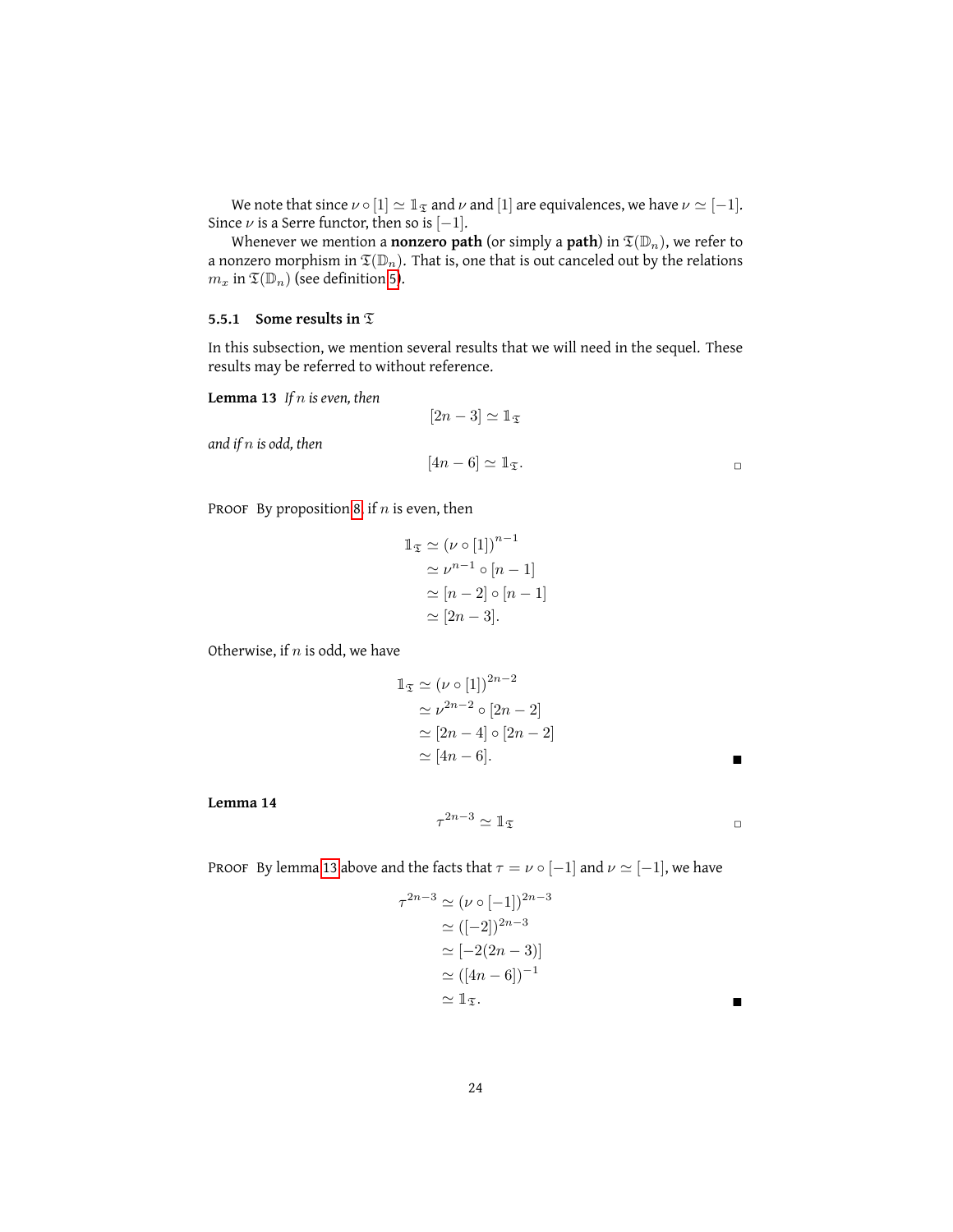**Lemma 15** *If* n *is even, then*

$$
[1] \simeq \tau^{1-n},
$$

*and if* n *is odd, then*

$$
[1] \circ \sigma \simeq \tau^{1-n},
$$

 $\theta$  *where*  $\sigma$  *is the involution given in definition [8.](#page-18-2)*  $\Box$ 

PROOF By the fractional Calabi–Yau property definition [8,](#page-18-2) we have the following if  $n$ is even:

$$
\tau^{1-n} \simeq ([-2])^{1-n}
$$

$$
\simeq [2n-2]
$$

$$
\simeq [2n-3] \circ [1]
$$

$$
\simeq [1].
$$

By the twisted fractional Calabi–Yau property definition [8,](#page-18-2) we have the following if  $n$ is odd:

$$
\tau^{1-n} \simeq ([-2])^{1-n}
$$
  
\n
$$
\simeq [2n-2]
$$
  
\n
$$
\simeq [2n-3] \circ [1] \circ \sigma
$$
  
\n
$$
\simeq [1] \circ \sigma.
$$

In particular, we have a useful characterisation for suspensions of vertices by even integers.

**Lemma 16** *Let*  $k \in \mathbb{Z}$  *and*  $(i, j) \in \mathfrak{T}(\mathbb{D}_n)$ *. Then* 

$$
(i,j)[2k] = (i+k,j).
$$

PROOF Since  $\sigma$  has order two, we have the following by lemma [15,](#page-23-2) regardless of the parity of  $n$ .

$$
(i,j)[2] \simeq \tau^{2(1-n)}(i,j)
$$

$$
\simeq (\tau^{2-2n} \circ \tau^{2n-3})(i,j)
$$

$$
\simeq \tau^{-1}(i,j)
$$

$$
\simeq (i+1,j).
$$

Hence

$$
(i,j)[2k] \simeq \tau^{-k}(i,j)
$$
  
\n
$$
\simeq (i+k,j).
$$

The following proposition is well-known, and will reduce the work on showing if a subcategory  $U$  of  $\mathfrak{T}(\mathbb{D}_n)$  is d-cluster-tilting or not.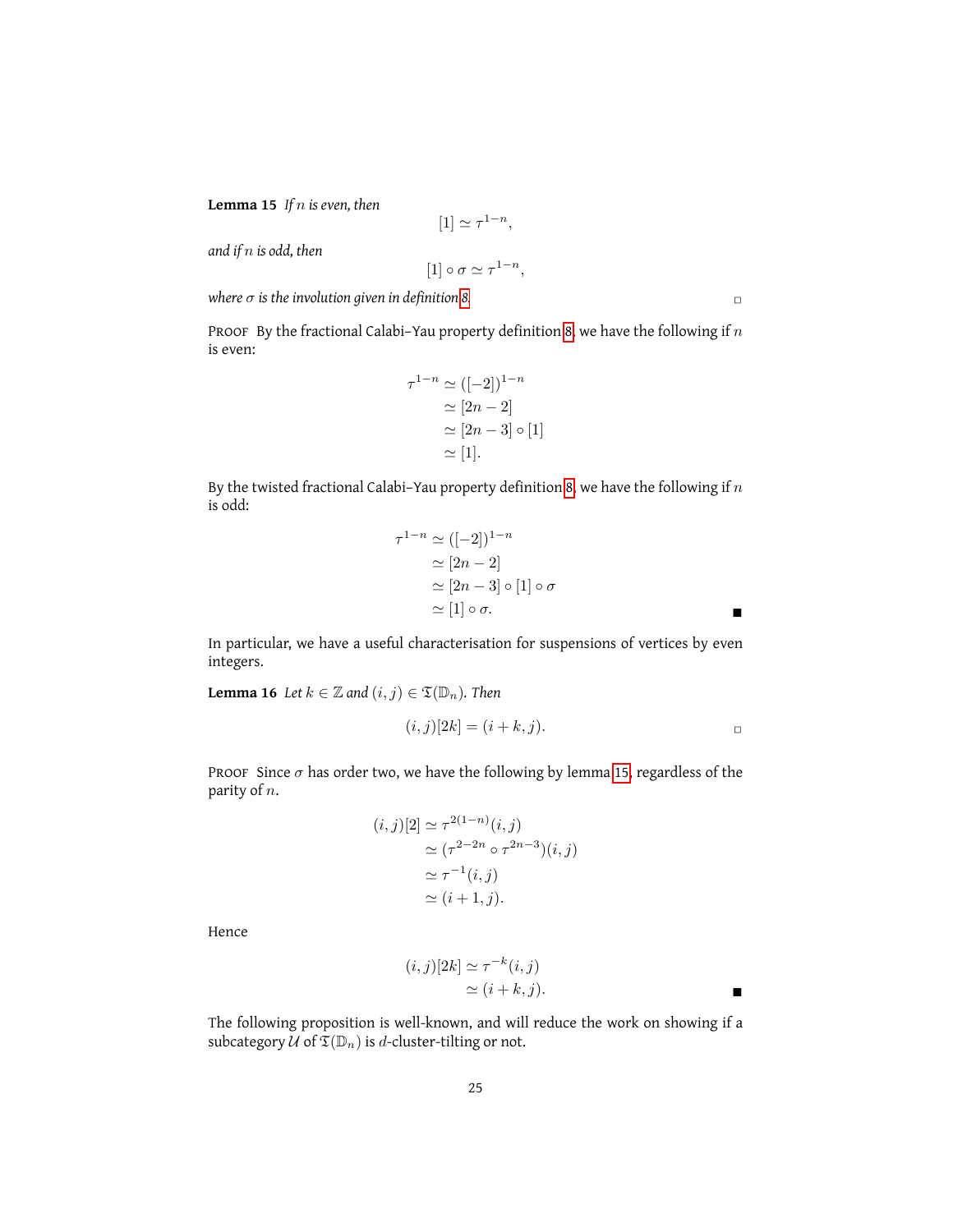**Proposition 12** A subcategory U is a d-cluster-tilting subcategory of  $\mathfrak{T}(\mathbb{D}_n)$  if and only if

$$
\mathcal{U} = \left\{ x \in \mathfrak{T}(\mathbb{D}_n) : \mathrm{Ext}^{1,2,\ldots,d-1}_{\mathfrak{T}}(x,\mathcal{U}) = 0 \right\},\,
$$

*which is true if and only if*

$$
\mathcal{U} = \left\{ x \in \mathfrak{T}(\mathbb{D}_n) : \mathrm{Ext}^{1,2,\ldots,d-1}_{\mathfrak{T}}(\mathcal{U},x) = 0 \right\},\
$$

#### <span id="page-25-0"></span>**5.5.2 Restrictions on** d **and** n

Using the results in the previous subsection, we obtain some restrictions on  $d$  and n the existence of a d-cluster-tilting subcategory of  $\mathfrak{T}(\mathbb{D}_n)$  would imply. Let  $\mathcal U$  be a putative *d*-cluster-tilting subcategory of  $\mathfrak{T}(\mathbb{D}_n)$ . By proposition [5,](#page-7-0) then

$$
\nu_d(\mathcal{U}) = \nu(\mathcal{U}[-d]) = \mathcal{U}
$$

Since  $\nu \simeq [-1]$  in  ${\mathfrak T},$  this is equivalent to

$$
\mathcal{U}[-(d+1)] = \mathcal{U} = \mathcal{U}[d+1].
$$

Assuming for the moment that  $n$  is even, by lemma [13](#page-23-1) we have

$$
\mathbb{1}_{\mathfrak{T}} \simeq [2n-3],
$$

from which it follows that

$$
\mathcal{U}[2n-3] \simeq \mathcal{U}
$$

also; whence,

$$
\mathcal{U} \simeq \mathcal{U}[2n-3]
$$
  
\n
$$
\simeq \mathcal{U}[2n-3-(d+1)]
$$
  
\n
$$
\simeq \cdots
$$
  
\n
$$
\simeq \mathcal{U}[2n-3-r(d+1)]
$$
  
\n
$$
\simeq \mathcal{U}[a],
$$

where a is  $2n - 3$  modulo  $(d + 1)$ . Now if  $(d + 1)$  does not divide  $(2n - 3)$ , then  $1 \leq a \leq d$ , and so

$$
0 = \text{Ext}_{\mathfrak{T}}^{a}(\mathcal{U}, \mathcal{U})
$$
  
\n
$$
\simeq \text{Hom}_{\mathfrak{T}}(\mathcal{U}, \mathcal{U}[a])
$$
  
\n
$$
\simeq \text{Hom}_{\mathfrak{T}}(\mathcal{U}, \mathcal{U})
$$
  
\n
$$
\neq 0,
$$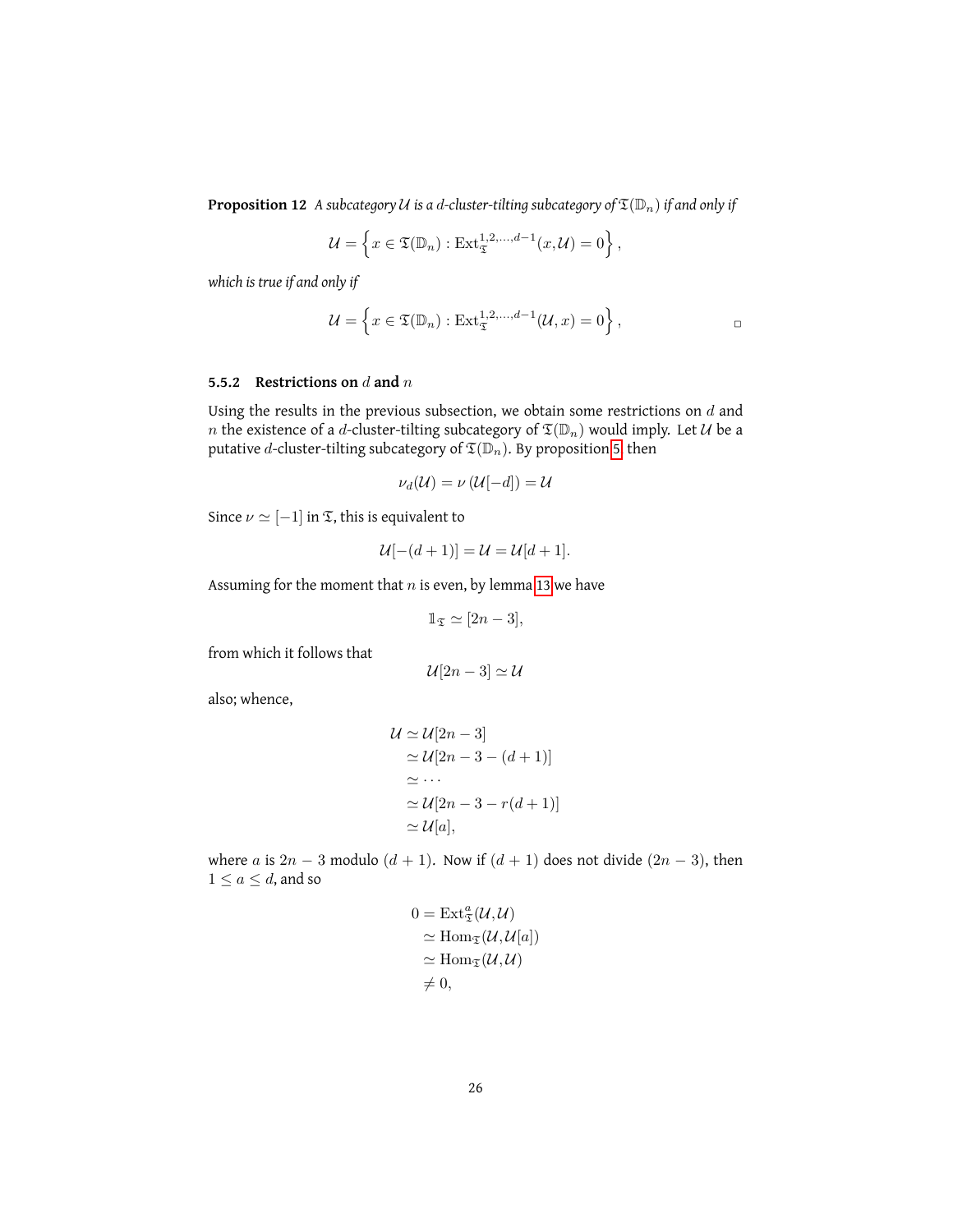as long as  $a \neq d$ . If  $a = d$ , then

$$
0 = \text{Ext}_{\mathfrak{T}}^1(\mathcal{U}, \mathcal{U})
$$
  
\n
$$
\simeq \text{Hom}_{\mathfrak{T}}(\mathcal{U}[-1], \mathcal{U})
$$
  
\n
$$
\simeq \text{Hom}_{\mathfrak{T}}(\mathcal{U}[-1], \mathcal{U}[d])
$$
  
\n
$$
\simeq \text{Hom}_{\mathfrak{T}}(\mathcal{U}[-(d+1)], \mathcal{U})
$$
  
\n
$$
\simeq \text{Hom}_{\mathfrak{T}}(\mathcal{U}, \mathcal{U})
$$
  
\n
$$
\neq 0.
$$

Either case yields self-extensions of  $U$ , which contradicts it being a d-cluster-tilting subcategory of  $\mathfrak{T}(\mathbb{D}_n)$ . Thus, we have proved the following

**Theorem 12** If *n* is even and there is a d-cluster-tilting subcategory of  $\mathfrak{T}(\mathbb{D}_n)$ , then

<span id="page-26-0"></span>
$$
(d+1) \mid (2n-3).
$$

<span id="page-26-2"></span>**Corollary 4** *If d is odd and n is even, there is no <i>d*-cluster-tilting subcategory of  $\mathfrak{T}(\mathbb{D}_n)$ .  $\Box$ 

If on the other hand  $n$  is odd, we can repeat a similar argument to the one above, noting that

<span id="page-26-1"></span>
$$
\mathcal{U}[4n-6] \simeq \mathcal{U}
$$

by lemma [13,](#page-23-1) to obtain the following

**Theorem 13** *If* n *is odd and there is a* d*-cluster-tilting subcategory, then*

$$
(d+1) | 2(2n-3).
$$

**Lemma 17** *Suppose, for*  $d \geq 2$  *and n odd, that there is a d-cluster-tilting subcategory*  $U$  *of*  $\mathfrak{T}(\mathbb{D}_n)$  *that is invariant under the functor*  $\sigma$  *from proposition* [9.](#page-18-3) *Then* 

$$
(d+1) \mid (2n-3).
$$

PROOF If  $n$  is odd, we have

$$
\nu^{n-1} \simeq [n-2] \circ \sigma
$$

by proposition [9,](#page-18-3) and since

$$
\sigma(\mathcal{U})=\mathcal{U},
$$

where  $\sigma$  is the functor described in proposition [9,](#page-18-3) we get

$$
\mathcal{U}[2n-3] = \mathcal{U}.
$$

Now apply the proof of theorem [12.](#page-26-0)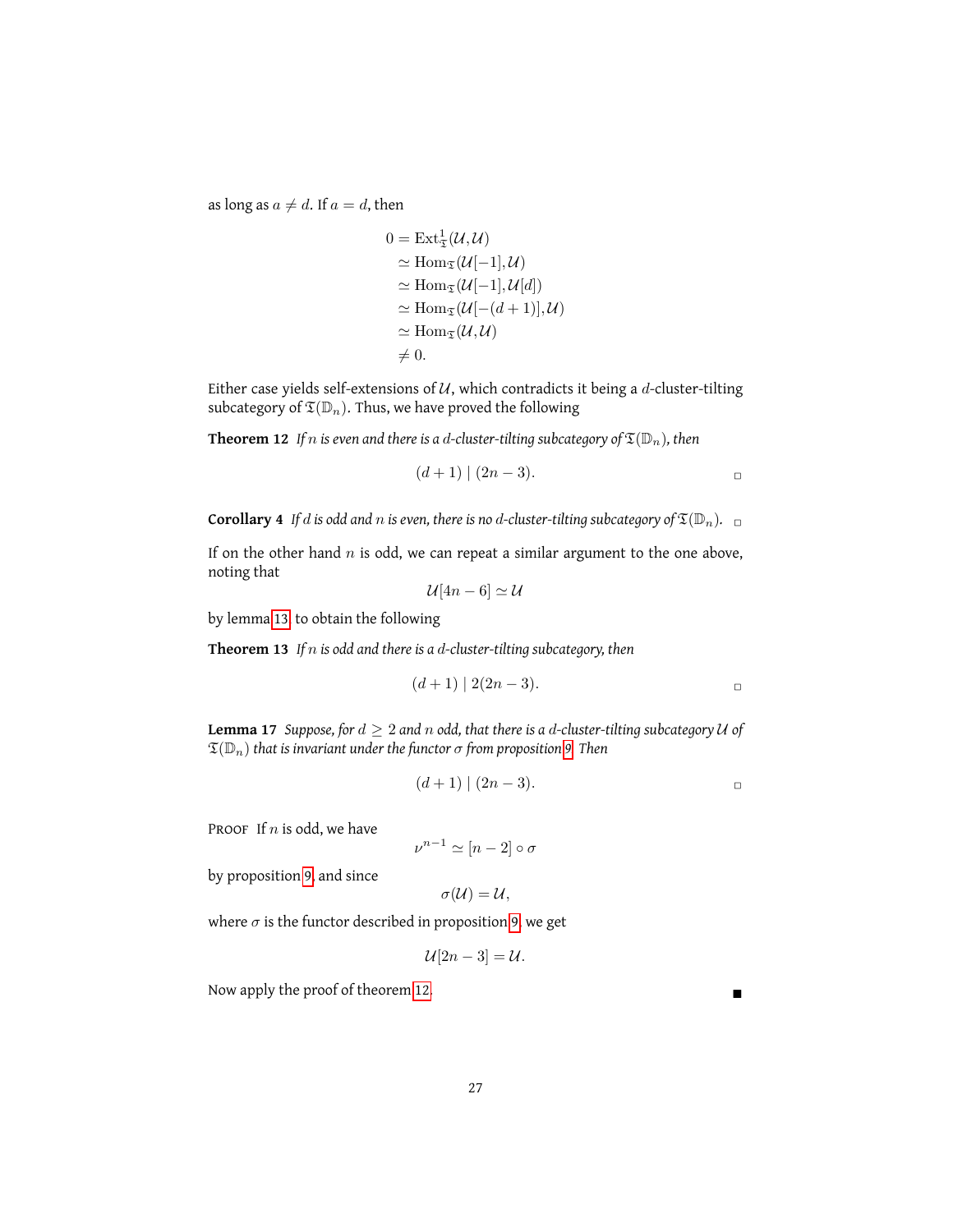#### <span id="page-27-0"></span>**5.5.3 Restrictions on** d

Suppose  $d \geq 3$ . For what values of  $1 \leq j \leq n$  can the vertex  $(i, j)$  be part of a d-cluster-tilting subcategory of  $\mathfrak{T}(\mathbb{D}_n)$ ? In general,

$$
0 = \text{Ext}_{\mathfrak{T}}^{2}[(i, j), (i, j)]
$$
  
\n
$$
\simeq \text{Hom}_{\mathfrak{T}}[(i, j), (i, j)[2]]
$$
  
\n
$$
\simeq \text{Hom}_{\mathfrak{T}}[(i, j), \tau^{-1}(i, j)]
$$
  
\n
$$
\simeq \text{Hom}_{\mathfrak{T}}[(i, j), (i + 1, j)],
$$

and if  $2 \leq j \leq n-2$ , then there is a nonzero path

<span id="page-27-1"></span>
$$
(i, j) \to (i, j + 1) \to (i + 1, j),
$$

which implies that  $\text{Hom}_{\mathfrak{T}}[(i, j), (i + 1, j)] \neq 0$ . Thus if  $(i, j)$  was part of a d-clustertilting subcategory of  $\mathfrak{T}(\mathbb{D}_n)$ , said subcategory would have a self-extension, a contradiction. Whence we have proved the following

**Lemma 18** If  $d \geq 3$  and  $(i, j) \in \mathcal{U}$  for a d-cluster-tilting subcategory  $\mathcal{U}$  of  $\mathfrak{T}(\mathbb{D}_n)$ , then  $j = 1, j = n - 1$  or  $j = n$ .

If we moreover assume that  $d \geq 5$  and  $j = n - 1$  or  $j = n$ , we necessarily need that the following be zero

$$
\begin{aligned} \text{Ext}^4_{\mathfrak{T}}[(i,j),(i,j)] &\simeq \text{Hom}_{\mathfrak{T}}[(i,j),(i,j)[4]]\\ &\simeq \text{Hom}_{\mathfrak{T}}[(i,j),\tau^{-2}(i,j)]\\ &\simeq \text{Hom}_{\mathfrak{T}}[(i,j),(i+2,j)]. \end{aligned}
$$

But if  $j = n - 1$ , there is a nonzero path

$$
(i, n - 1) \to (i + 1, n - 2) \to (i + 1, n) \to (i + 2, n - 1),
$$

contradicting  $\text{Hom}_{\mathfrak{T}}[(i, n-1), (i+2, n-1)] = 0$ . Similarly, if  $j = n$ , there is a nonzero path

<span id="page-27-2"></span>
$$
(i, n) \to (i + 1, n - 2) \to (i + 1, n) \to (i + 2, n),
$$

contradicting  $\text{Hom}_{\mathfrak{T}}[(i, n), (i + 2, n)] = 0$ . Whence we have proved the following

**Lemma 19** *If*  $d \geq 5$  *and*  $(i, j) \in U$  *for a d-cluster-tilting subcategory*  $U$  *of*  $\mathfrak{T}(\mathbb{D}_n)$ *, then*  $j = 1$ .

Lemmas [18](#page-27-1) and [19](#page-27-2) hint at dividing the classification problem into four parts:  $d \geq 5$ ,  $d = 4$ ,  $d = 3$  and finally  $d = 2$ . In the next four subsections, we consider each of these cases. Combined, these sections prove the following

**Theorem 14** Let  $d \geq 2$ . If  $d \neq 4$ , there is no d-cluster-tilting subcategory of  $\mathfrak{T}(\mathbb{D}_n)$ . If  $n = 4$ , there is a 4-cluster-tilting subcategory of  $\mathfrak{T}(\mathbb{D}_n)$ .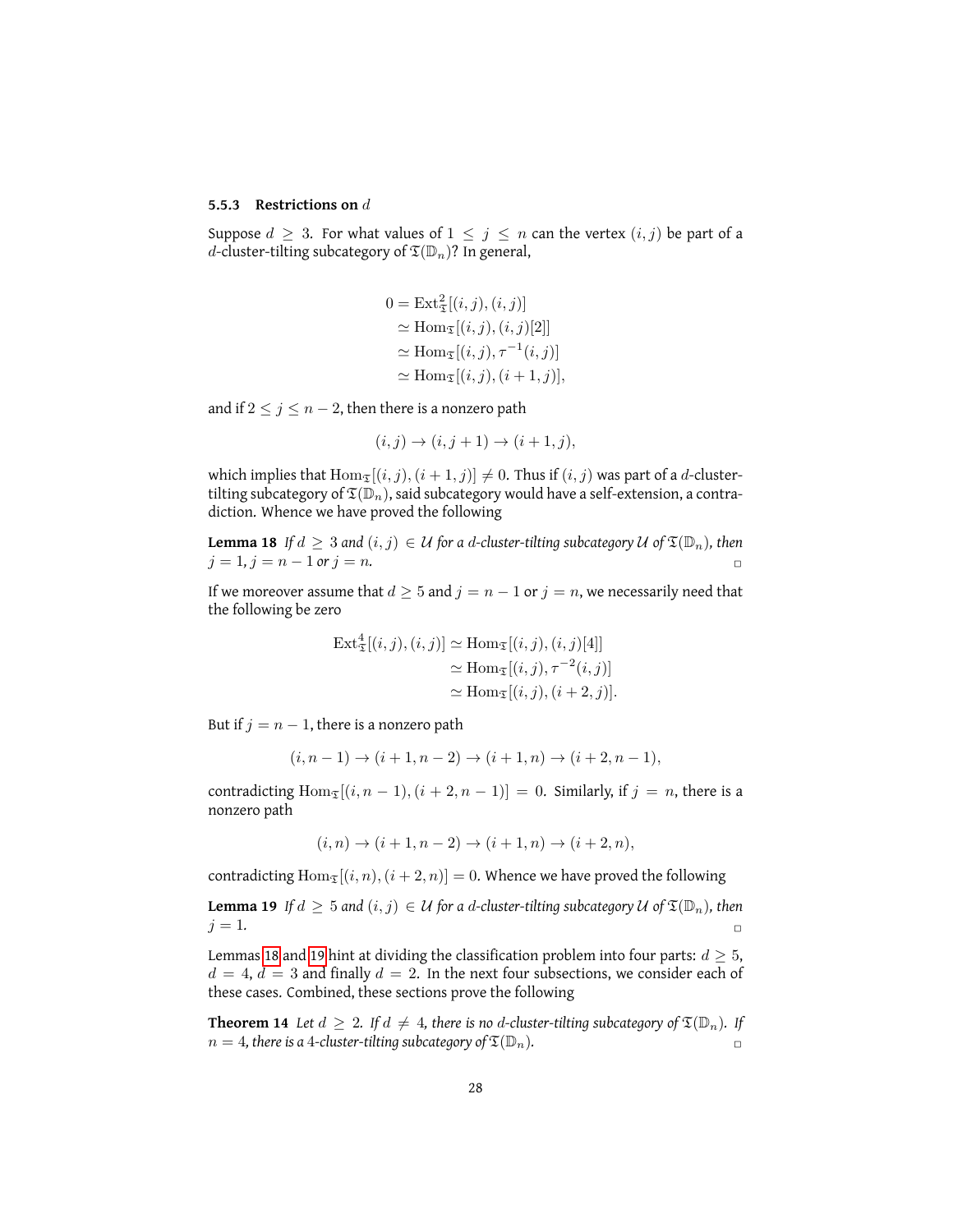Combining the above theorem with theorem [11,](#page-22-2) we arrive at our main theorem for this section.

**Theorem 15** Let  $A = T(k\mathbb{D}_n)$  be the trivial extension of the algebra  $k\mathbb{D}_n$ , for some orien*tation on*  $\mathbb{D}_n$ *, and let*  $d \geq 2$ *. If*  $d \neq 4$ *, there is no d-cluster-tilting module of A; if*  $n = 4$ *, then there is a 4-cluster-tilting module of A.*  $\Box$ 

<span id="page-28-0"></span>**5.5.4**  $d \ge 5$ 

We begin by considering the case  $d \geq 5$ . First, we have the following

<span id="page-28-2"></span>**Lemma 20** If  $d \geq 4$ , there is no subcategory U of  $\mathfrak{T}(\mathbb{D}_n)$  consisting only of vertices of the *form*  $(i, 1)$  *that is* 4*-cluster-tilting.*  $\Box$ 

PROOF We may assume without loss of generality that

$$
\mathcal{U} = \left\{ \nu_d^{\ell}(0,1) : \ell \in \mathbb{Z} \right\}
$$

by symmetry and since otherwise, if there were a vertex  $(i, 1) \in \mathcal{U}$ , it would clearly have extensions with the above. Now suppose that for some vertex  $(i, 1) \in \mathfrak{T}(\mathbb{D}_n)$  we have

$$
\operatorname{Ext}^k_{\mathfrak{T}}((i,1),(0,n)) \neq 0,
$$

where  $1 \leq k \leq d-1$ . Then

$$
Ext^k_{\mathfrak{T}}((i,1),(0,n)) \simeq Hom_{\mathfrak{T}}((i,1)[-k],(0,n)) \neq 0,
$$

which implies that  $(i, 1)[-k] = (0, 1)$ . Consequently,

$$
\text{Ext}^k_{\mathfrak{T}}((i,1),(0,1)) \simeq \text{Hom}_{\mathfrak{T}}((i,1)[-k],(0,1)) \neq 0,
$$

so  $(i, 1) \notin \mathcal{U}$ . But then

$$
\text{Ext}^k_{\mathfrak{T}}(\mathcal{U},(0,n))=0,
$$

which implies  $(0, n) \in U$ , contradicting the hypothesis.

The above lemma yields a short proof to the following

**Theorem 16** *If*  $d \geq 5$ *, there is no d-cluster-tilting subcategories of*  $\mathfrak{T}(\mathbb{D}_n)$ *.* 

PROOF By lemma [19,](#page-27-2) a putative d-cluster-tilting subcategory  $U$  would consist only of vertices of the form  $(i, 1)$ . By lemma [20,](#page-28-2) this is not possible.

<span id="page-28-1"></span>5.5.5  $d = 4$ 

Now we investigate the case  $d = 4$ . Since then  $d+1 = 5$ , the existence of a 4-clustertilting subcategory of  $\mathfrak{T}(\mathbb{D}_n)$  implies that

$$
5|(2n-3)
$$
 (6)

by theorems [12](#page-26-0) and [13.](#page-26-1) A simple modulo calculation shows that eq. [\(6\)](#page-17-3) is equivalent to

<span id="page-28-4"></span><span id="page-28-3"></span>
$$
5 \mid (n+1). \tag{7}
$$

Now let U be a putative 4-cluster-tilting subcategory of  $\mathfrak{T}(\mathbb{D}_n)$ . If  $(i, j) \in \mathcal{U}$ , then  $j \in \{1, n-1, n\}$  by lemma [18.](#page-27-1) Moreover, if n is odd we have the following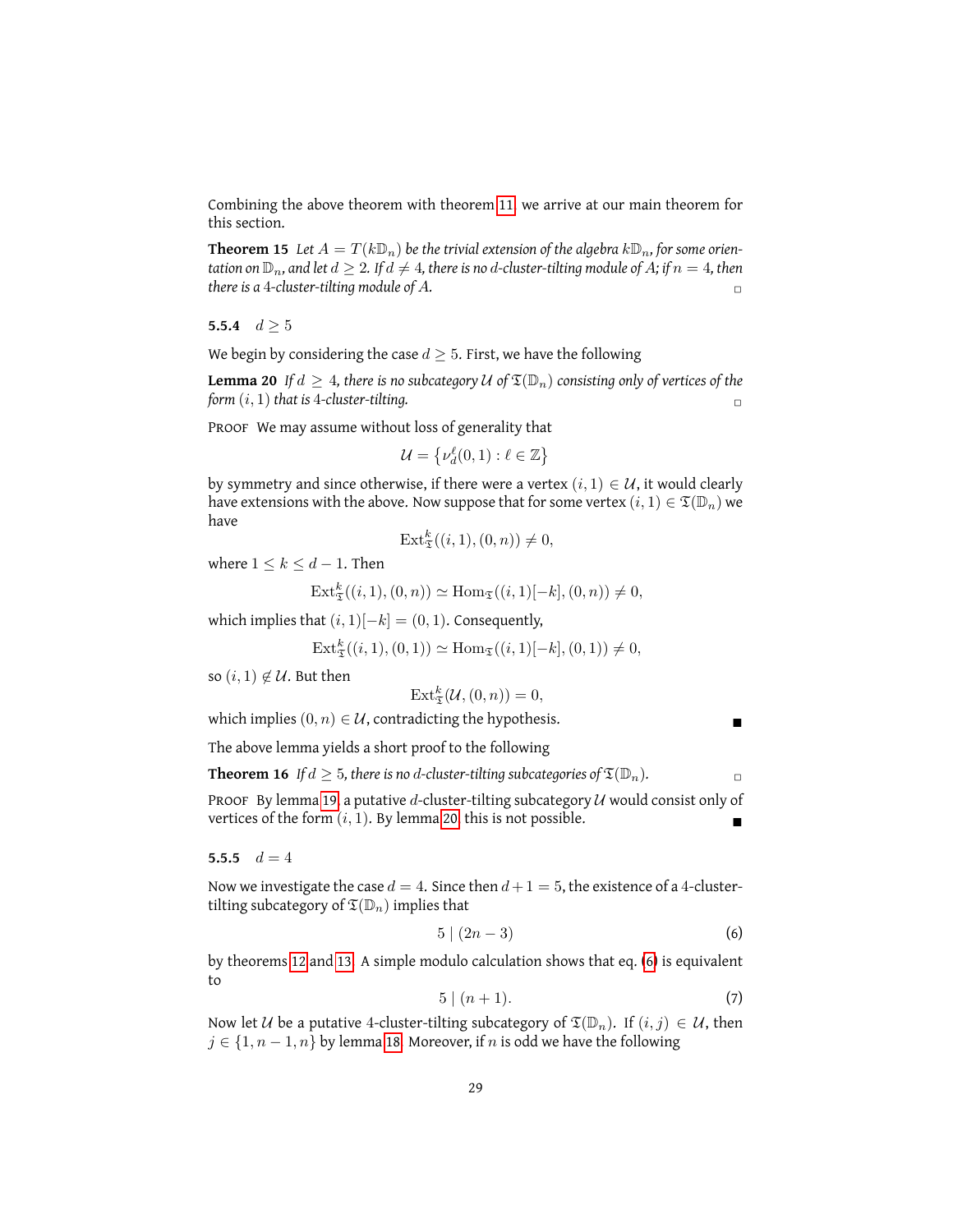**Lemma 21** *If* n *is odd and*  $(i, j) \in U$ *, then*  $j = 1$ *.* 

PROOF Without loss of generality, we may assume that  $i = 0$ . By definition [8,](#page-18-2),

$$
[1] \simeq \tau^{1-n} \circ \sigma,
$$

where  $\sigma(0, n - 1) = (0, n), \sigma(0, n) = (0, n - 1)$  and  $\sigma(0, 1) = (0, 1)$ . If  $(0, j) \in \mathcal{U}$ , then  $(0, j)[2n - 3] \in \mathcal{U}$ . Now

$$
(0,j)[2n-3] = \sigma((2n-3)(n-1),j) = \sigma(0,j).
$$

If  $j = n - 1$ , then

$$
(0, n-1)[2n-3] = (0, n) \in \mathcal{U},
$$

since  $5 | 2n - 3$  and  $U$  is invariant under  $\nu_d = [5]$  by proposition [5.](#page-7-0) Now note that there is a path

$$
(0, n) \to (1, n - 1) = (0, n - 1)[2],
$$

which gives  $U$  a self-extension:

$$
Ext^2_{\mathfrak{T}}((0, n), (0, n-1)) \simeq Hom_{\mathfrak{T}}((0, n), (0, n-1)[2]) \neq 0,
$$

contradicting U being a 4-cluster-tilting subcategory of  $\mathfrak{T}(\mathbb{D}_n)$ . Conversely, suppose that  $j = n$ . Then

 $(0, n)[2n - 3] = (0, n - 1) \in \mathcal{U},$ 

and there is a path

$$
(0, n-1) \rightarrow (1, n) = (0, n)[2],
$$

which again implies that  $U$  has a self-extension. Hence only  $j = 1$  is possible.

<span id="page-29-0"></span>If n is odd still, then U must consist only of vertices of the form  $(i, 1)$  (by lemma [21,](#page-28-3) this is the only possibility). But this is not possible by lemma [20.](#page-28-2) Thus we have proven the following

**Lemma 22** If *n* is odd, then there is no 4-cluster-tilting subcategories of  $\mathfrak{T}(\mathbb{D}_n)$ .

Combined with eq. [\(7\)](#page-28-4), lemma [22](#page-29-0) gives that

$$
5 \mid (n+1)
$$

and

<span id="page-29-1"></span> $2 \mid n,$ 

whence

$$
n=4+10k
$$

for some  $k \in \mathbb{N}$  are the only possible values for n, given the existence of a 4-clustertilting subcategory of  $\mathfrak{T}(\mathbb{D}_n)$ . If  $k = 0$ , we have an explicit example.

**Example 3**  $\mathcal{U} = \{(0, 1), (0, 4)\}\$  defines a 4-cluster-tilting subcategory of  $\mathfrak{T}(\mathbb{D}_4)$ .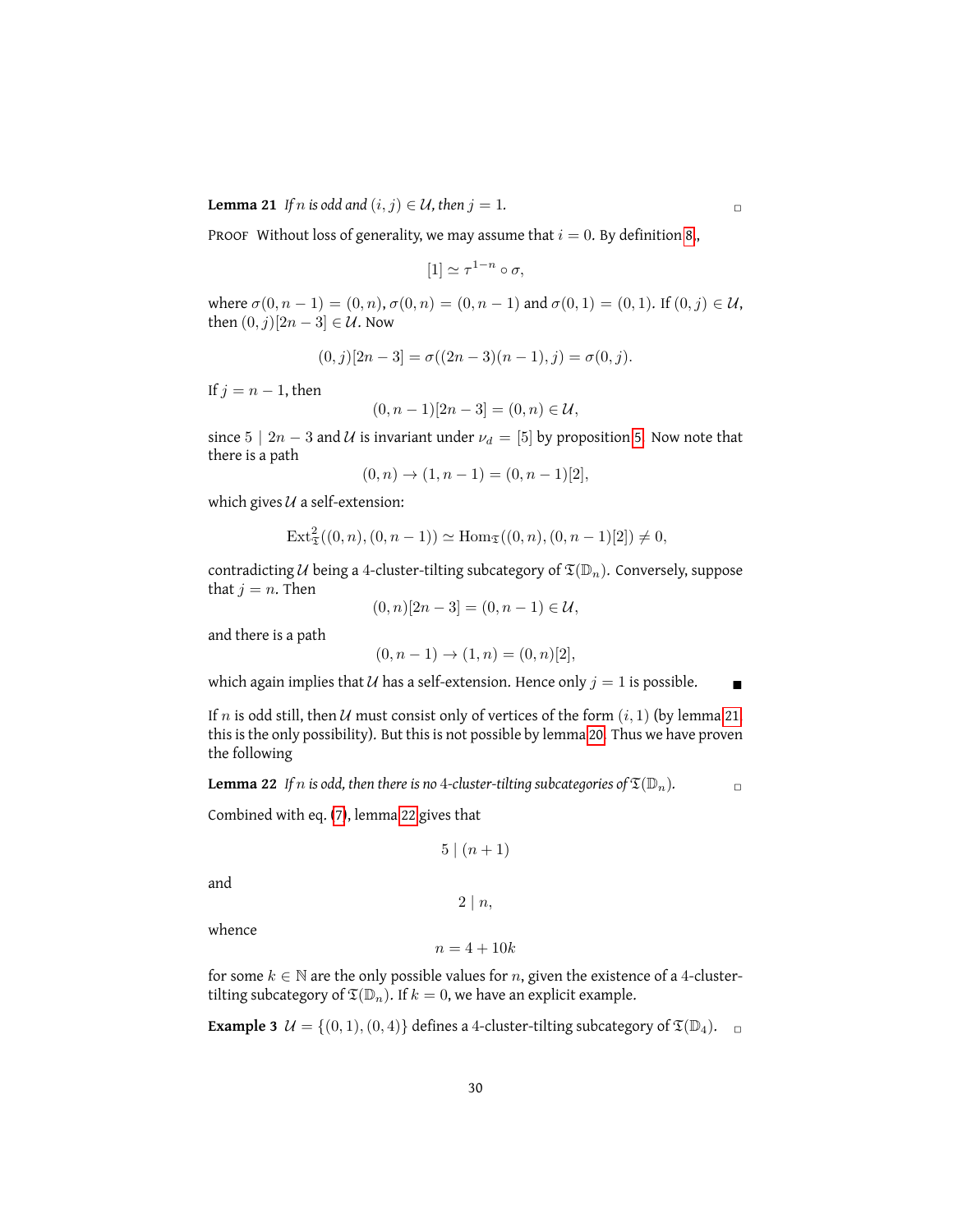

<span id="page-30-2"></span>Figure 1: Repetitive quiver  $\mathfrak{T}(\mathbb{D}_4)$  for  $\mathbb{D}_4$ 

The verification of example [3](#page-29-1) is easy and left to the reader; see fig. [1.](#page-30-2)

Our conjecture is that  $n = 4$  is the only example where  $\mathfrak{T}(\mathbb{D}_n)$  possess a 4-clustertilting subcategory (hence, *any* d-cluster-tilting subcategory, for  $d \geq 2$ ). However, we have not succeeded in proving this yet. Collecting our results for this subsection, however, we have obtained a partial result.

**Proposition 13** *Suppose there is a 4-cluster-tilting subcategory of*  $\mathfrak{T}(\mathbb{D}_n)$ *. Then*  $n = 4 + 1$ 10k for some  $k \in \mathbb{N}$  and if  $(i, j) \in \mathcal{U}$ , then  $j = 1$ ,  $j = n - 1$  or  $j = n$ .

<span id="page-30-0"></span>5.5.6  $d = 3$ 

In this subsection, we investigate the case  $d = 3$ . By corollary [4,](#page-26-2) there can be no 3cluster-tilting subcategories of  $\mathfrak T$  if n is even, so we may limit ourselves to the case where  $n$  is odd. In this case, theorem [13](#page-26-1) gives

$$
4 \mid 2(2n-3),
$$

from which we get

 $2 \mid (2n-3),$ 

which is a contradiction since  $2n-3$  is always odd. Thus we have proven the following

**Theorem 17** *There are no* 3-cluster-tilting subcategories of  $\mathfrak{T}(\mathbb{D}_n)$ .

<span id="page-30-1"></span>5.5.7  $d = 2$ 

In [\[12\]](#page-32-11), [Grimeland](#page-32-11) classifies all 2-cluster-tilting subcategories of the category  $\mathcal{D}^b\left(k\mathbb{D}_n\right)/F$ , for  $n \geq 4$ . Her result is that said category has a 2-cluster-tilting subcategory iff F is one of the following.

- $\tau^{tn}$  for  $n \geq 5$  odd
- $\tau^{tn-1}[1]$  for  $n \geq 5$  odd
- $\tau^{2t}$  for  $n \geq 4$
- $\tau^{2t-1}[1]$  for  $n\geq 5$  odd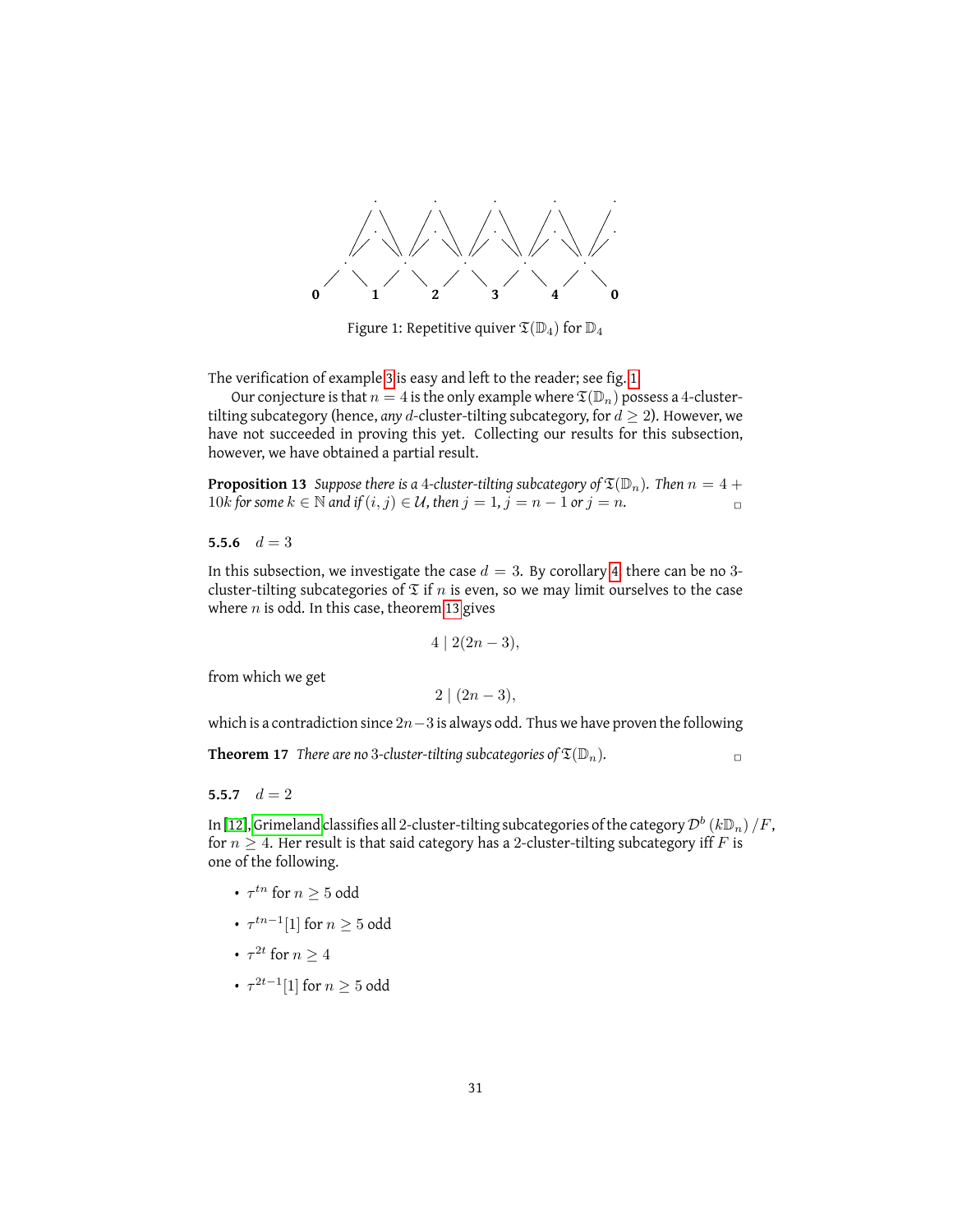where  $t \in \mathbb{Z}$ . We leverage this result to immediately obtain a full classification of the 2-cluster-tilting subcategories of  $\mathfrak{T}(\mathbb{D}_n)$ .

Suppose first that  $n\geq 4$  is even. Then  $F=\tau^{2n-3},$  but  $2n-3$  is not even, so by the above result there cannot be a 2-cluster-tilting subcategory of  $\mathfrak{T}(\mathbb{D}_n)$ .

Now suppose that  $n\geq 5$  is odd. Then still  $F=\tau^{2n-3},$  but we have more options. Note first that  $2n - 3 = tn$  is clearly never possible for  $n \geq 5$ . The other two cases involve [1]. From lemma [15,](#page-23-2) we know that

$$
[1] \simeq \tau^{1-n} \circ \sigma,
$$

but then  $F = \tau^{2n-3}$  cannot involve a term with [1]. This takes care of the two remaining cases and shows that no 2-cluster-tilting subcategory of  $\mathfrak{T}(\mathbb{D}_n)$  exists for any  $n \geq 4$ . We write up our discussion as a

**Theorem 18** *If*  $n \geq 4$ *, then there is no* 2*-cluster-tilting subcategory of*  $\mathfrak{T}(\mathbb{D}_n)$ *.* 

#### <span id="page-31-0"></span>**5.6** Looking for cluster-tilting categories of  $\mathfrak{T}(\mathbb{A}_n)$  and  $\mathfrak{T}(\mathbb{E}_n)$

We mention briefly that the machinery developed in section [5.4](#page-20-0) can be applied also to trivial extensions of algebras of Dynkin type  $A$  or  $E$ .

Trivial extensions of algebras of Dynkin type A are known to be symmetric Nakyama algebras; these are already classified in section [3.](#page-8-0)

However, the author  $-$  that is, I  $-$  am not sure if trivial extensions of algebras of type  $\mathbb{E}_6$ ,  $\mathbb{E}_7$  or  $\mathbb{E}_8$  are classified, yet. We do not provide a classification here, but show that we can use the machinery already developed to get only one possible value for  $d$ in each. That is, we have the following

**Proposition 14** Let  $d \geq 2$  and suppose that there is a d-cluster-tilting subcategory of  $\mathbb{E}_6$ ,  $\mathbb{E}_7$  *or*  $\mathbb{E}_8$ *, respectively. Then d is* 10, 16 *or* 28*, respectively.* 

PROOF It is known (see [\[16\]](#page-32-9)) that  $\mathbb{E}_6$  is  $\mathbb{E}_6$  is fractional  $\frac{10}{12}$ -Calabi-Yau, while  $\mathbb{E}_7$  is fractional  $\frac{8}{9}$ -Calabi–Yau and  $\mathbb{E}_8$  is fractional  $\frac{14}{15}$ -Calabi–Yau.

Carrying out a similar argument to the one we gave in the proof of theorem [12](#page-26-0) and applying proposition [5,](#page-7-0) yields the result.

The above proposition is not conclusive, so further research could look at this case or expand the machinery to other algebras that have a similar representation in terms of truncated repetitive quivers.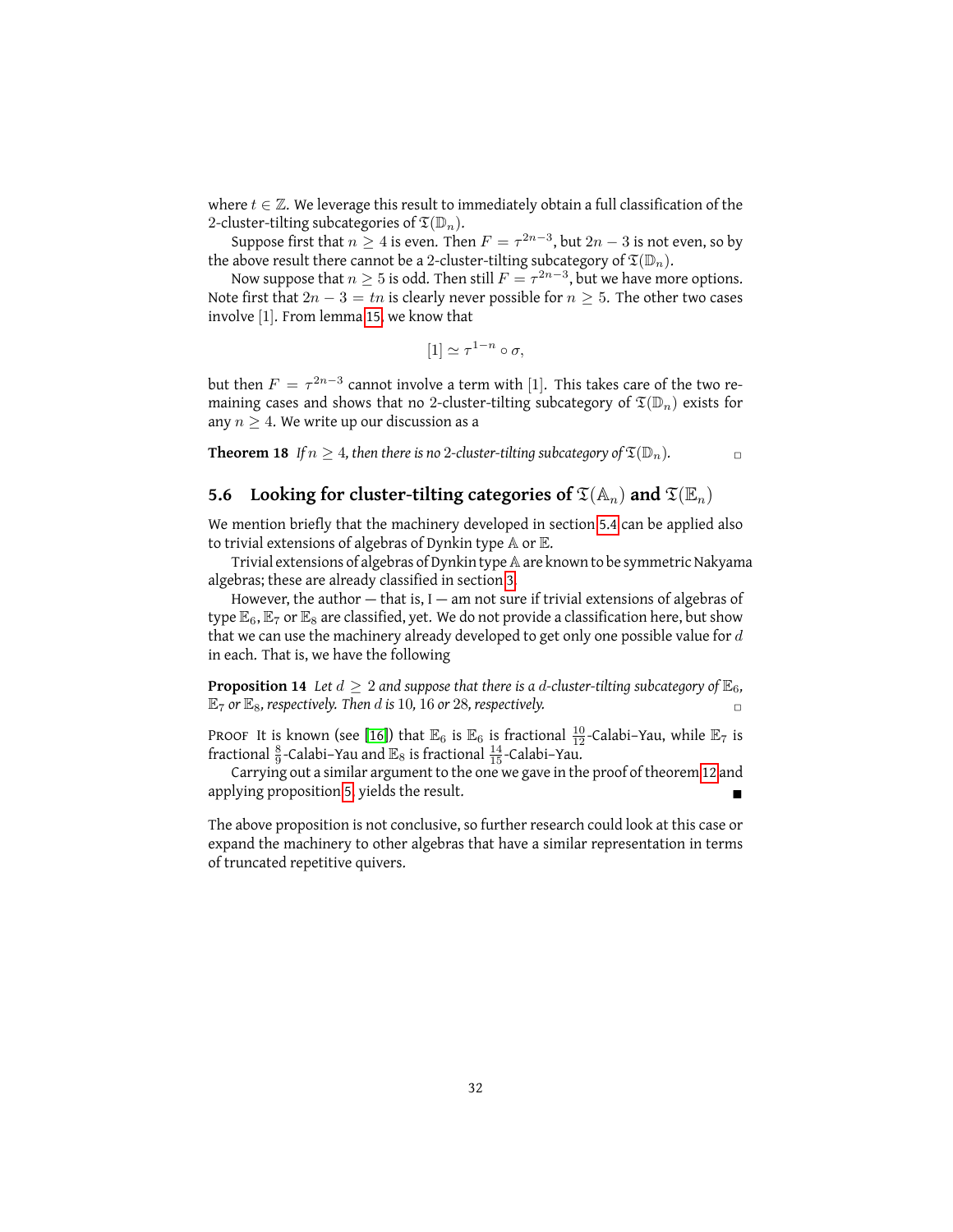### **References**

- <span id="page-32-2"></span>[1] Ibrahim Assem, Andrzej Skowronski, and Daniel Simson. *Elements of the Representation Theory of Associative Algebras: Volume 1: Techniques of Representation Theory*. Cambridge University Press, 2006.
- <span id="page-32-4"></span>[2] Maurice Auslander. Representation theory of Artin algebras, 1971.
- [3] Maurice Auslander. Representation dimension of artin algebras. *Selected works of Maurice Auslander*, 1:505–574, 1999.
- <span id="page-32-6"></span>[4] Maurice Auslander, Idun Reiten, and Sverre O Smalo. *Representation theory of Artin algebras*, volume 36. Cambridge university press, 1997.
- <span id="page-32-7"></span>[5] K Bongartz. Tilted algebras, representations of algebras (puebla, 1980), 26-38. *Lecture Notes in Math*, 903.
- <span id="page-32-5"></span>[6] Erik Darpö and Osamu Iyama. d-representation-finite self-injective algebras. *Advances in Mathematics*, 362:106932, 2020.
- [7] Karin Erdmann. *Blocks of Tame Representation Type and Related Algebras*. Springer, 1990.
- <span id="page-32-0"></span>[8] Karin Erdmann and Thorsten Holm. Maximal n-orthogonal modules for selfinjective algebras. *Proceedings of the American Mathematical Society*, 136(9):3069– 3078, 2008.
- [9] Karin Erdmann, Sira Gratz, and Lisa Lamberti. Cluster tilting modules for mesh algebras, 2019.
- <span id="page-32-10"></span>[10] Pierre Gabriel. The universal cover of a representation-finite algebra. In *Representations of algebras*, pages 68–105. Springer, 1981.
- <span id="page-32-8"></span>[11] Sergei I. Gelfand and Yuri I. Manin. *Methods of homological algebra*. Springer Science & Business Media, 2013.
- <span id="page-32-11"></span>[12] Benedikte Grimeland. Periodicity of cluster tilting objects, 2016.
- <span id="page-32-3"></span>[13] Benedikte Grimeland and Karin M Jacobsen. Realizing orbit categories as stable module categories: a complete classification. *Beiträge zur Algebra und Geometrie/Contributions to Algebra and Geometry*, 58(4):795–818, 2017.
- <span id="page-32-1"></span>[14] Dieter Happel. *Triangulated categories in the representation of finite dimensional algebras*, volume 119. Cambridge University Press, 1988.
- [15] Martin Herschend and Osamu Iyama.  $n$ -representation-finite algebras and twisted fractionally calabi–yau algebras. *Bulletin of the London Mathematical Society*, 43(3):449–466, 2011.
- <span id="page-32-9"></span>[16] Martin Herschend and Osamu Iyama.  $n$ -representation-finite algebras and twisted fractionally Calabi–Yau algebras. *Bulletin of the London Mathematical Society*, 43(3):449–466, 2011.